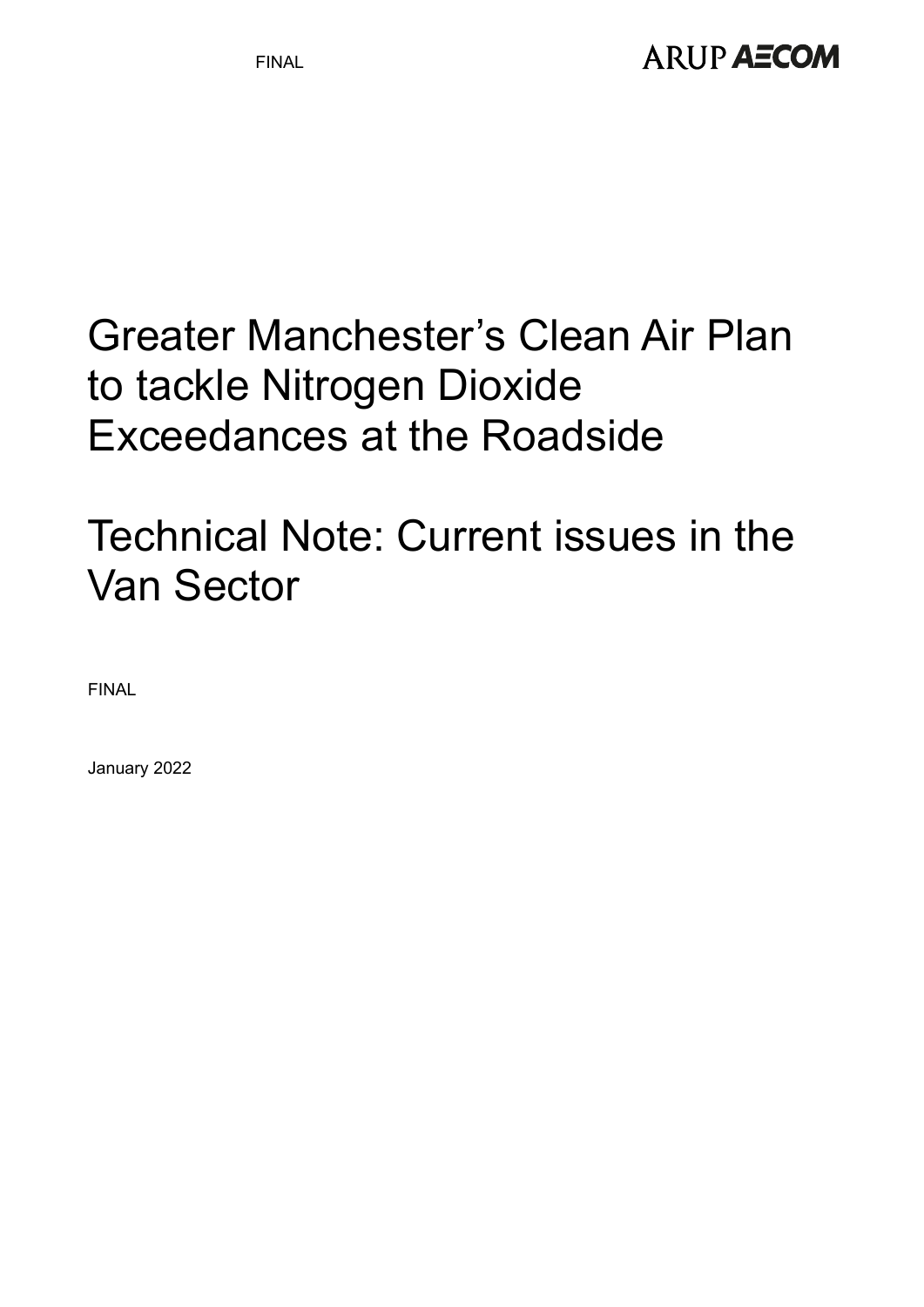## **ARUP AECOM**

# **1. Introduction**

#### **Overview**

- 1.1 Greater Manchester (GM) local authorities have been mandated by the Government to take quick action to reduce harmful Nitrogen Dioxide ( $NO<sub>2</sub>$ ) levels, issuing a direction under the Environment Act 1995 to undertake feasibility studies to identify measures for reducing  $NO<sub>2</sub>$  concentrations to within legal limit values in the "shortest possible time". In GM, the 10 local authorities have worked together with the support of transport for Greater Manchester (TfGM) to develop a Clean Air Plan (CAP) to tackle NO₂ exceedances at the roadside, referred to as GM CAP.
- 1.2 Government has directed GM to establish a Category C Clean Air Zone within the GM CAP that targets emissions from vans/light goods vehicles, alongside other commercial vehicle classes, with non-compliant vehicles (i.e. Euro 5 or earlier diesel engine or Euro 3 or earlier petrol engine) to be subject to emissions charges from 1st June 2023. Funds have been made available to help those GM-based van owners wishing to upgrade from non-compliant vans, subject to eligibility criteria.
- 1.3 The GM CAP has been developed based upon the best evidence available at the time, and following prescribed Government guidance. After the initial OBC submission, a series of technical notes were published setting out the results of analysis and research carried out to better understand the vehicles in scope for the scheme. For vans, this included in particular Technical Note 3: Analysis of the Freight Market, Technical Note 12: Evidence of the impact of a 2021 implementation of a CAZ C (without exemptions), and Technical Note 20: GM Specialist Goods Survey Results Summary<sup>1</sup>. Further notes were produced setting out the development of analytical tools for freight, with the latest published summary of that work provided in T4 Appendix A of the Modelling for Consultation<sup>2</sup>. Research was carried out with vehicle owners potentially in scope for the scheme, including deliberative research<sup>3</sup> and a survey with 800 van owners<sup>4</sup>.
- 1.4 This evidence formed the basis of the development of the Option for Consultation. From March 2020, it became clear that the pandemic would affect the GM CAP; a programme of work was carried out in 2020/2021 to better understand the possible impacts of the Covid 19 pandemic on the Plan, published as the Impacts of Covid Report in June 2021<sup>5</sup>. This evidence, alongside feedback from the Consultation, was used to inform the revised Plan as approved by the ten GM local authorities in June/July 2021.
- 1.5 At that time, GM identified a number of possible risks to the GM CAP, which included concerns about the risk of vehicle price increases and the impact of any further lockdowns in the UK or countries in the supply chain. These were described in an updated Analytical Assurance Statement and sensitivity testing was carried out. These documents have been produced as part of the suite of materials in support of

[CCTS Listening Exercise \(ctfassets.net\)](https://assets.ctfassets.net/tlpgbvy1k6h2/5e5iXeGPZwXiSvaTTWgID0/4c93aa82e0d4ec3e5f4f7ddcb29ae9ff/GM_CAP_Survey_and_Interviews_VAN_-_Autumn_2019.pdf)

<sup>&</sup>lt;sup>1</sup> All available a[t Technical Documents | Clean Air Greater Manchester \(cleanairgm.com\)](https://cleanairgm.com/technical-documents/)

<sup>2</sup> [https://assets.ctfassets.net/tlpgbvy1k6h2/3AKtd1g0fg5OwQFNzc5FlQ/2b42ae34e93d292a5ec2eb26f7f5e8fb/T4\\_-](https://assets.ctfassets.net/tlpgbvy1k6h2/3AKtd1g0fg5OwQFNzc5FlQ/2b42ae34e93d292a5ec2eb26f7f5e8fb/T4_-_Appendix_A_Behavioural_Response_Cost_Models_and_Demand_Sifting_Tool.pdf)

Appendix\_A\_Behavioural\_Response\_Cost\_Models\_and\_Demand\_Sifting\_Tool.pdf

[GM\\_CAP\\_Deliberative\\_Research\\_ALL\\_-\\_Spring\\_2019.pdf \(ctfassets.net\)](https://assets.ctfassets.net/tlpgbvy1k6h2/15ZwMWdJ0EQ1NvqPNG1Hgw/f856512a823040934674eb543573ff70/GM_CAP_Deliberative_Research_ALL_-_Spring_2019.pdf)

<sup>&</sup>lt;sup>5</sup> GM CAP- [Impact of COVID Report \(ctfassets.net\)](https://assets.ctfassets.net/tlpgbvy1k6h2/2vJXVuLxfXON7HexGli29Q/4726e8696145d9f10bd1b19c16bdc1dd/Appendix_5_____Impacts_of_COVID-19_Report.pdf)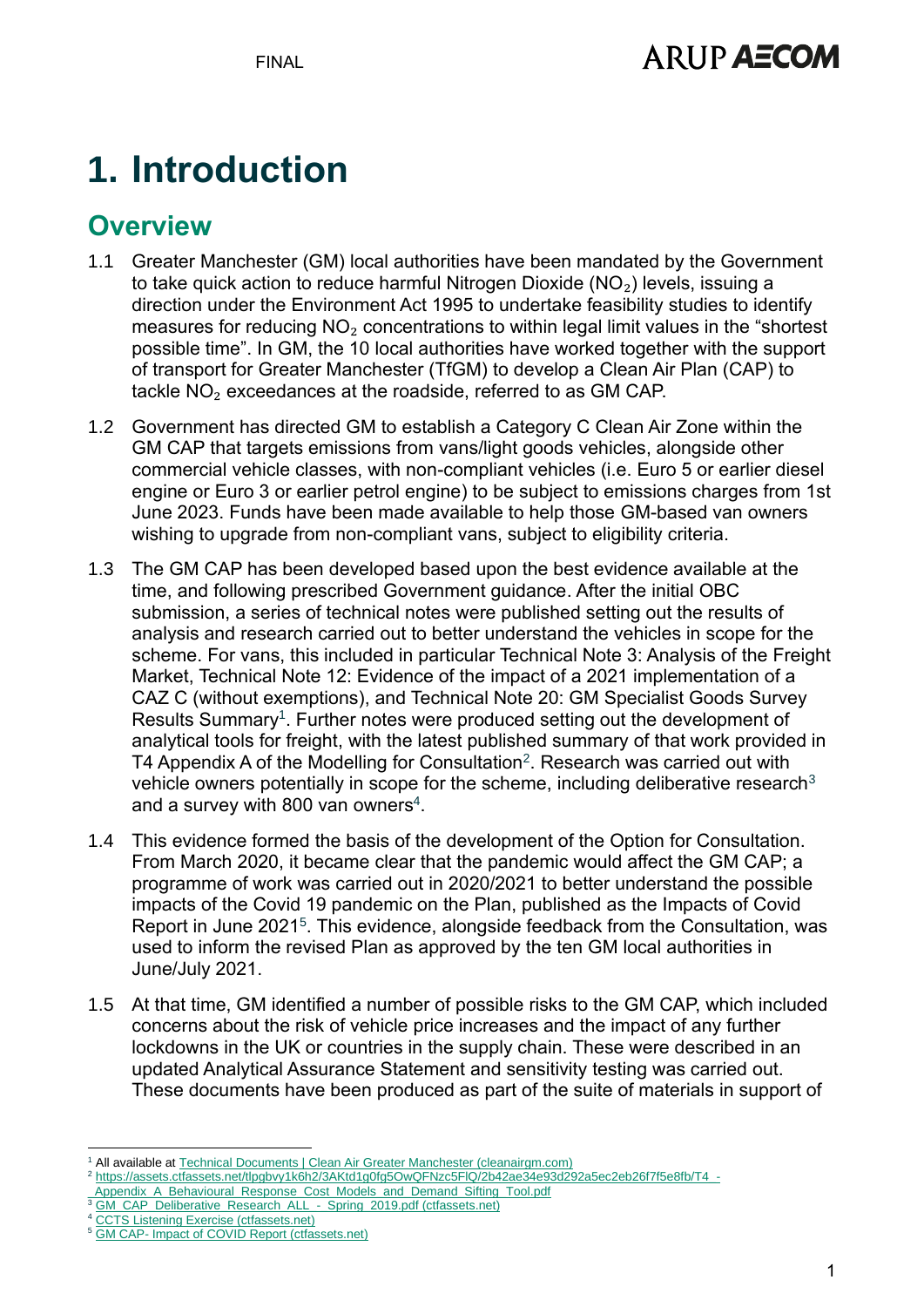the Final Business Case which has been prepared for submission to Government and will be published once approved at a later date.

- 1.6 At that time, GM noted that, whilst the GM CAP reflected the best approach and evidence available at the time decisions were made, it is clear that the Plan is sensitive to some of the assumptions made, and that traffic, travel and economic conditions are in a state of flux. It is vital that the proposals contained in the GM CAP remain appropriate and effective throughout the lifetime of the interventions and therefore GM is putting an adaptive planning process in place. This process ensures that GM can:
	- Set out a clear process for monitoring the performance of the Plan and factors affecting the plan;
	- Review progress towards achieving compliance in the shortest possible time and minimising or mitigating disbenefits; and
	- Identify issues and make the case for change where appropriate and necessary.
- 1.7 Since the GM CAP proposals were approved in June/July 2021, it has become increasingly clear that there have been pressures on the van market affecting the availability of sufficient vehicles to meet demand. Feedback from van users and industry press suggests this is impacting on the price of used vehicles and lead times for new ones. The purpose of this technical note is to provide information about the current van sector and its ability to comply with the GM CAP.
- 1.8 The report draws a series of conclusions and makes recommendations for further work to be considered by GM and the UK government to better understand the current circumstances affecting van owners and the implications for the GM CAP and surrounding policy framework.

#### **Structure of Note**

- 1.9 The remaining sections of the report are structured as follows:
	- Section 2 provides an overview of the current van sector in GM;
	- Section 3 describes the national van market trends and vehicle volumes;
	- Section 4 describes issues affecting the demand for vans;
	- Section 5 describes issues affecting the supply of vans:
	- Section 6 sets out the impact of supply and demand on van prices;
	- Section 7 considers the impact of supply constraints and price rises on the GM CAP; and
	- Section 8 provides a summary of the key findings and recommendations.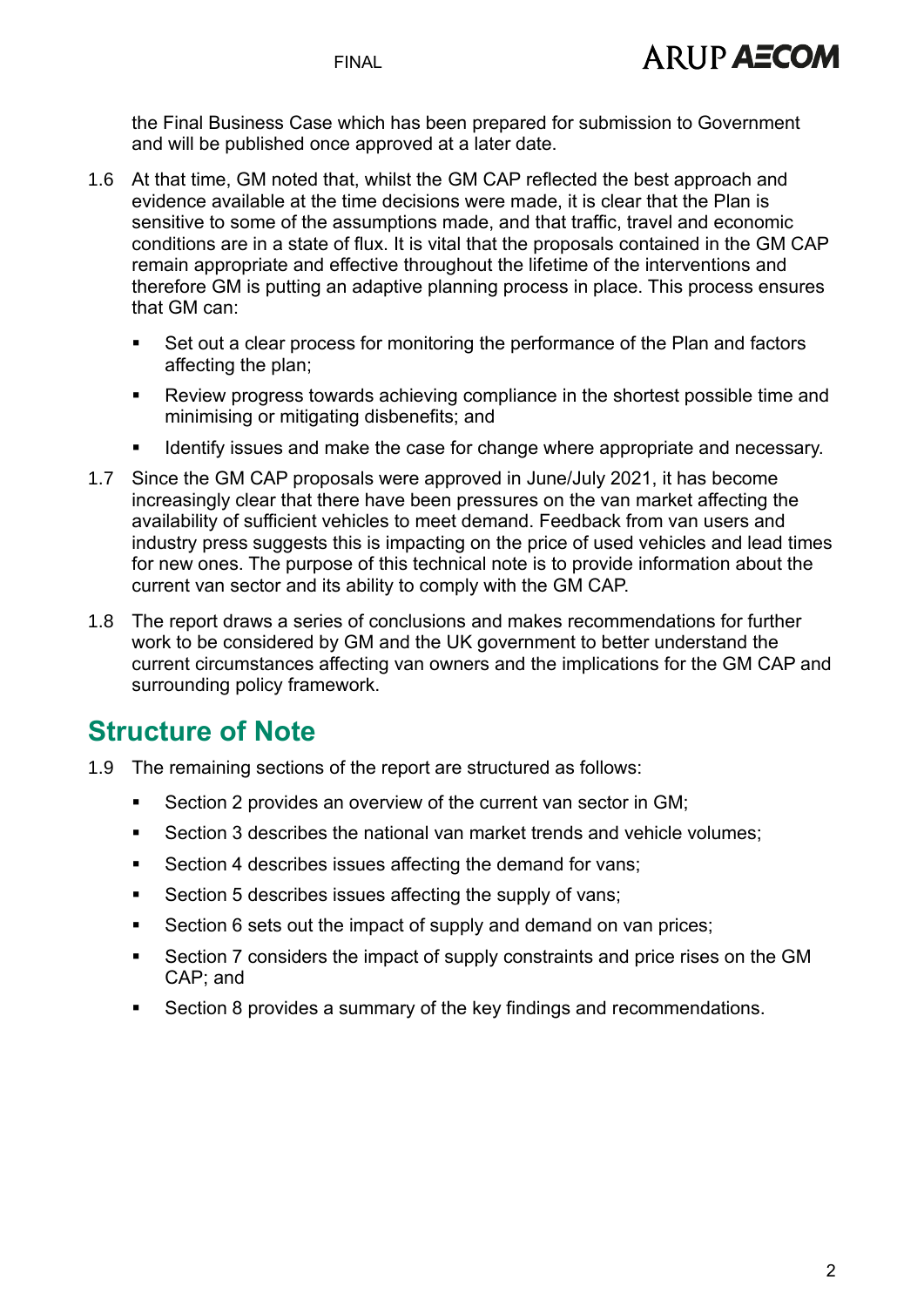ARUP AECOM

## **2. Overview of the van sector in GM**

## **Diversity and importance of the Van Sector**

- 2.1 Vans are vital to the UK economy. Nationally, 3.4 million people use or depend on vans for their work and half a million people drive a van as the main part of their job. In total, vans support 10% of the UK's workforce, delivering a combined wage bill of £56bn or 11% of GDP $^6$ .
- 2.2 There has been a 56% growth in the van sector since 2000, mainly in the larger van market. This has been driven by an increase in the number of self-employed tradespeople and the rapid rise in online shopping. The pandemic has strengthened the trend towards online shopping, with many (especially older) people shopping online for the first time<sup>7</sup>.
- 2.3 More than three quarters of vans are medium or large, and the van market encompasses a wide range of vehicle types, as shown in **[Figure 2-1](#page-3-0)**. Some vehicles will include refrigeration or other modifications, and many van owners will have fitted out their van interior to include shelving, for example.
- 2.4 Vans serve a wide range of sectors, as illustrated in **[Figure 2-2.](#page-4-0)** A quarter of GM's vans fleet serves the construction sector (24%), with other major sectors including wholesale & retail (16%), manufacturing (13%), and transport & storage (9%).



#### <span id="page-3-0"></span>**Figure 2-1 Vehicle Types Classified as a Van**

Note: other variants include double-cab derivatives of those in Table 3.1, short/medium/long wheelbase derivatives, front or rear-wheel drive derivatives and specialised vehicles such as ambulances, hearses, armoured vehicles and horse boxes.

<sup>&</sup>lt;sup>6</sup> Data throughout this section sourced from Note 3 - [GM CAP Analysis of the Freight Market \(ctfassets.net\)](https://assets.ctfassets.net/tlpgbvy1k6h2/sxMVbAwfJrcq3tFd9Thb7/fd8843b6d128ef318da320ee22ca6ac5/3_-_GM_CAP_Analysis_of_the_freight_market.pdf)

<sup>7</sup> Statista Accessed 5th January 2022 https://www.statista.com/statistics/1230225/changes-in-online-buying-among-uk-consumerssince-covid-19/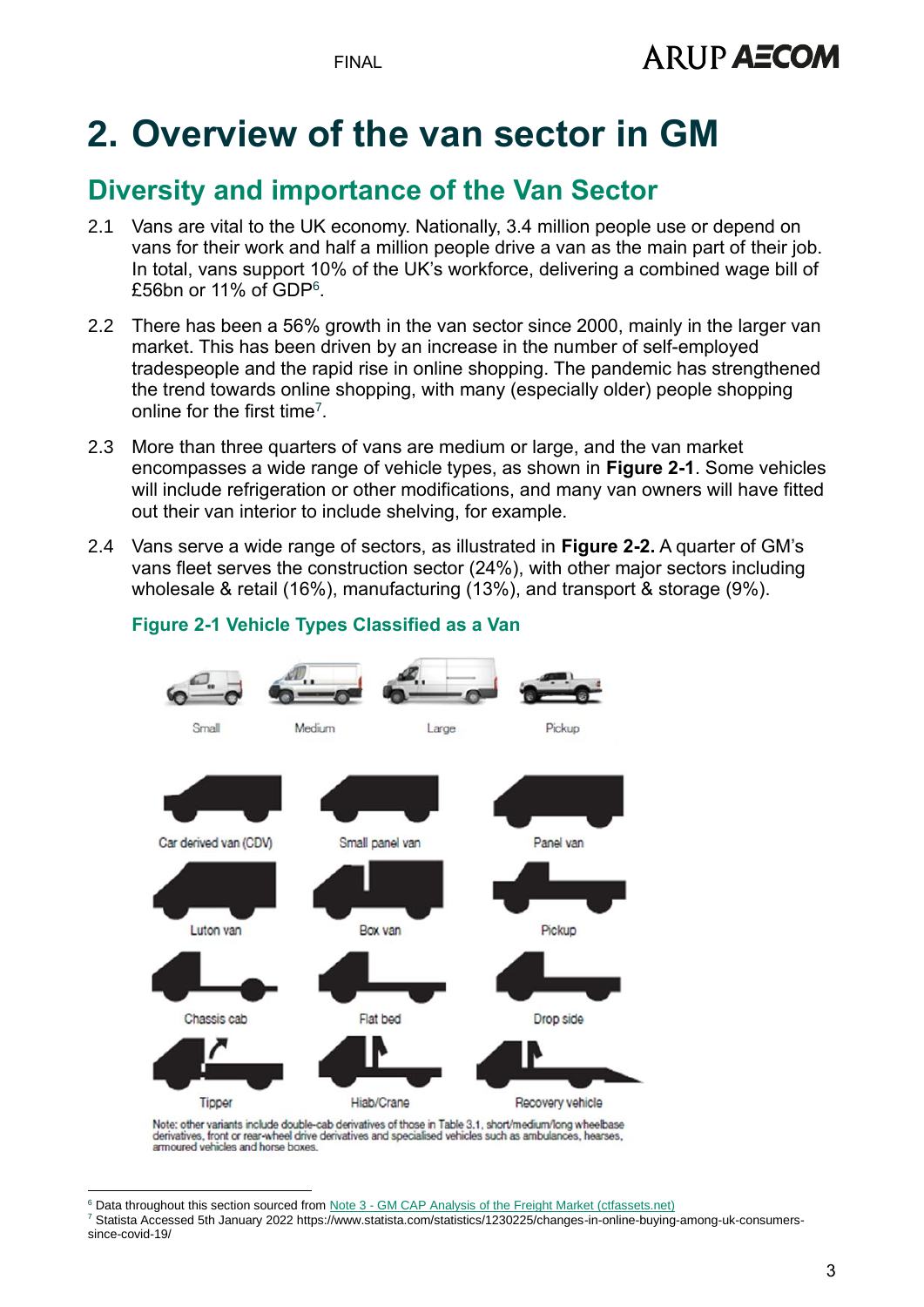

#### <span id="page-4-0"></span>**Figure 2-2 Market share for Vans in GM**

- 2.5 GM carried out analysis considering how vulnerable different sectors were to the GM CAP. This was carried out before the pandemic, and then revisited based on evidence of the impact of Covid on each sector $8$ . A summary of that analysis is shown in **[Figure 2-3](#page-5-0)**.
- 2.6 There is a high proportion of sole traders in the most vulnerable sectors. Van drivers have low average incomes, with analysis suggesting that the cost of the charge could equate to 15% of average income.
- 2.7 Longer vehicle lifespans are associated with smaller businesses and sole traders most commonly found in sectors such as removals and construction. Companies operating larger fleets, such as those in the food and retail sectors, typically replace vehicles more frequently and are therefore more likely to have CAZ compliant vehicles at present, although some parts of those sectors have been badly affected by the pandemic in terms of extended periods of closure or constrained operations.
- 2.8 Research conducted by GM in Autumn 2019<sup>9</sup> with 800 sole traders and microbusinesses found that 48% of businesses change their LGVs when they are over 10 years old or no longer fit for purpose, in comparison with 20% who update their vehicles before they are 4 years old $10$ .
- 2.9 The largest sector; construction, makes up 24% of the GM market and includes over 21,000 vehicles affected by the CAP, 38% of the total overall affected vans. LGVs in the construction sector have the longest lifespans, with an average replacement age of 15 years.

GM CAP- [Impact of COVID Report \(ctfassets.net\)](https://assets.ctfassets.net/tlpgbvy1k6h2/2vJXVuLxfXON7HexGli29Q/4726e8696145d9f10bd1b19c16bdc1dd/Appendix_5_____Impacts_of_COVID-19_Report.pdf)

<sup>&</sup>lt;sup>9</sup> CCTS Listening Exercise (ctfassets.net)

<sup>10</sup> [CCTS Listening Exercise \(ctfassets.net\)](https://assets.ctfassets.net/tlpgbvy1k6h2/5e5iXeGPZwXiSvaTTWgID0/4c93aa82e0d4ec3e5f4f7ddcb29ae9ff/GM_CAP_Survey_and_Interviews_VAN_-_Autumn_2019.pdf)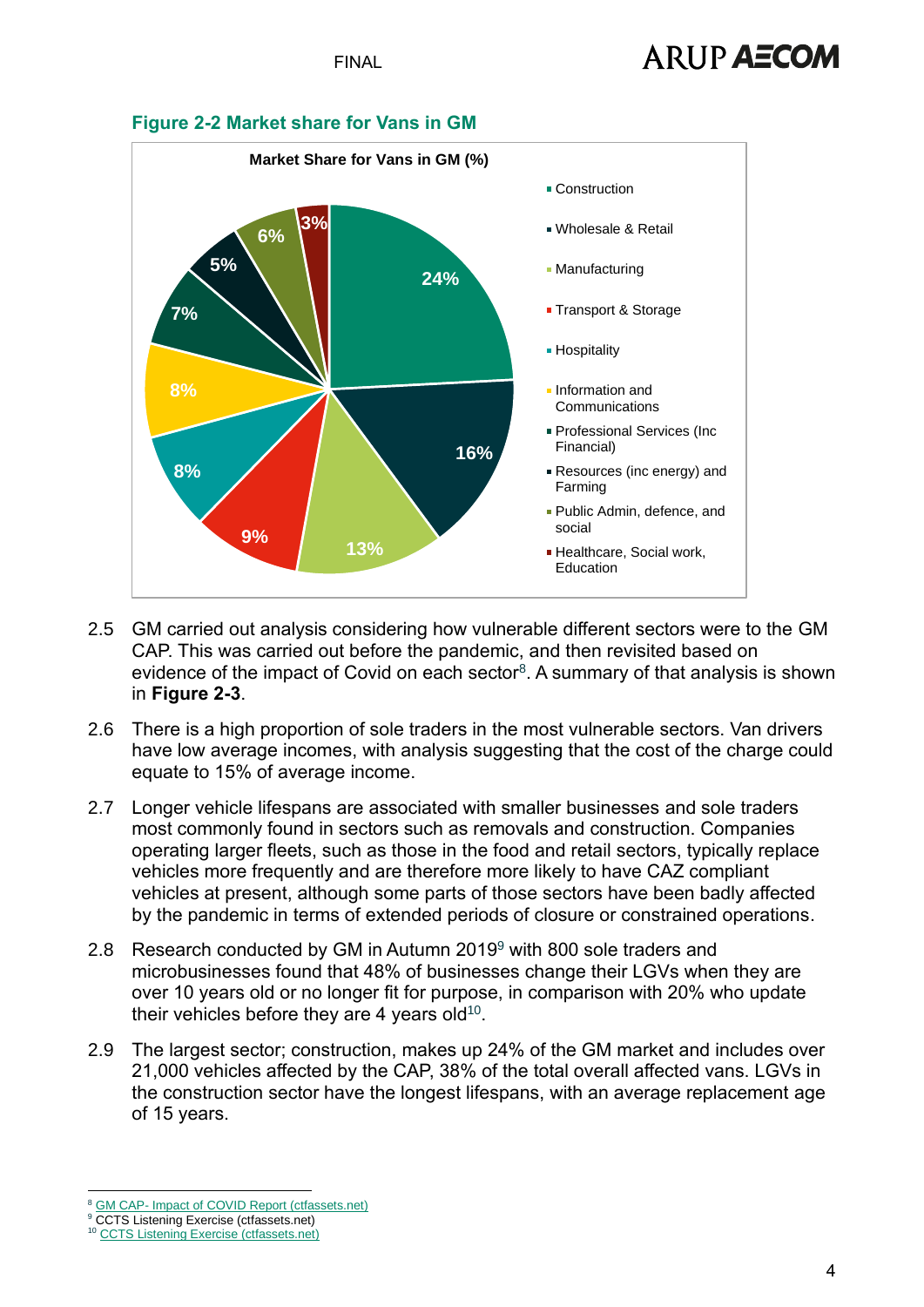

|                                                 |                             |                                          | <b>CAZ introduced in 2023</b>      |                      |
|-------------------------------------------------|-----------------------------|------------------------------------------|------------------------------------|----------------------|
| <b>Sectors</b>                                  | <b>Sector</b><br>Percentage | <b>Vehicle</b><br><b>Replacement Age</b> | <b>Non-compliant</b><br>percentage | <b>Vulnerability</b> |
| Construction                                    | 24%                         | 15                                       | 56%                                | <b>Very High</b>     |
| Wholesale, retail & repair of motor vehicles    | 16%                         | 10                                       | 34%                                | <b>High</b>          |
| Manufacturing                                   | 13%                         | 10                                       | 34%                                | <b>High</b>          |
| Transport & storage                             | 9%                          | 10                                       | 34%                                | <b>High</b>          |
| Accommodation & food services                   | 8%                          | 9                                        | 27%                                | <b>Medium</b>        |
| Information & communication                     | 6%                          | 9                                        | 27%                                | <b>Medium</b>        |
| Professional, scientific & technical activities | 4%                          | 10                                       | 34%                                | <b>High</b>          |
| Mining, energy & water supply                   | 4%                          | 10                                       | 34%                                | High                 |
| Public admin. & defence; social security        | 4%                          | 12                                       | 45%                                | <b>Very High</b>     |
| Human health & social work activities           | 2%                          | 12                                       | 45%                                | <b>Very High</b>     |
| Other services                                  | 2%                          | 12                                       | 45%                                | <b>Very High</b>     |
| Financial & insurance activities                | 2%                          | 9                                        | 27%                                | <b>Medium</b>        |
| Administrative & support services               | 2%                          | 12                                       | 45%                                | <b>Very High</b>     |
| Agriculture, forestry & fishing                 | 1%                          | 15                                       | 56%                                | <b>Very High</b>     |
| Real estate activities                          | 1%                          | 9                                        | 27%                                | <b>Medium</b>        |
| Education                                       | 1%                          | 10                                       | 34%                                | <b>High</b>          |
| Royal Mail                                      | 1%                          | 9                                        | 0%                                 | <b>Very Low</b>      |
| Total                                           | 100%                        |                                          | 40%                                |                      |

#### <span id="page-5-0"></span>**Figure 2-3 Vulnerability to the GM CAP by van-owning sector, post-pandemic**

| <b>Vulnerability Criteria</b> |                  |  |  |
|-------------------------------|------------------|--|--|
| 10% and below                 | <b>Very Low</b>  |  |  |
| 11-20%                        | Low              |  |  |
| 21-30%                        | Medium           |  |  |
| 31-40%                        | High             |  |  |
| 40% and above                 | <b>Very High</b> |  |  |

#### **Compliance of the van fleet serving Greater Manchester**

- 2.10 GM estimates that there are around 278,000 vans serving the region, of which around 136,000 are thought to be located within the GM boundary.
- 2.11 **[Table 2-1](#page-5-1)** presents the number of LGVs estimated to be serving Greater Manchester in 2019, including splits by compliant and non-compliant vehicles which failed to meet Euro VI standards at that point.

|               | <b>GM Based</b> | Non-GM Based | Total   |
|---------------|-----------------|--------------|---------|
| Compliant     | 27,290          | 74,147       | 101,437 |
| Non-Compliant | 108,456         | 67,535       | 175,991 |
| <b>Total</b>  | 135,746         | 141,682      | 277,428 |

#### <span id="page-5-1"></span>**Table 2-1 Number of vans in GM by compliance – 2019**

*Source: FBC Appendix V, T4 Annex C: Vehicle Population Estimates*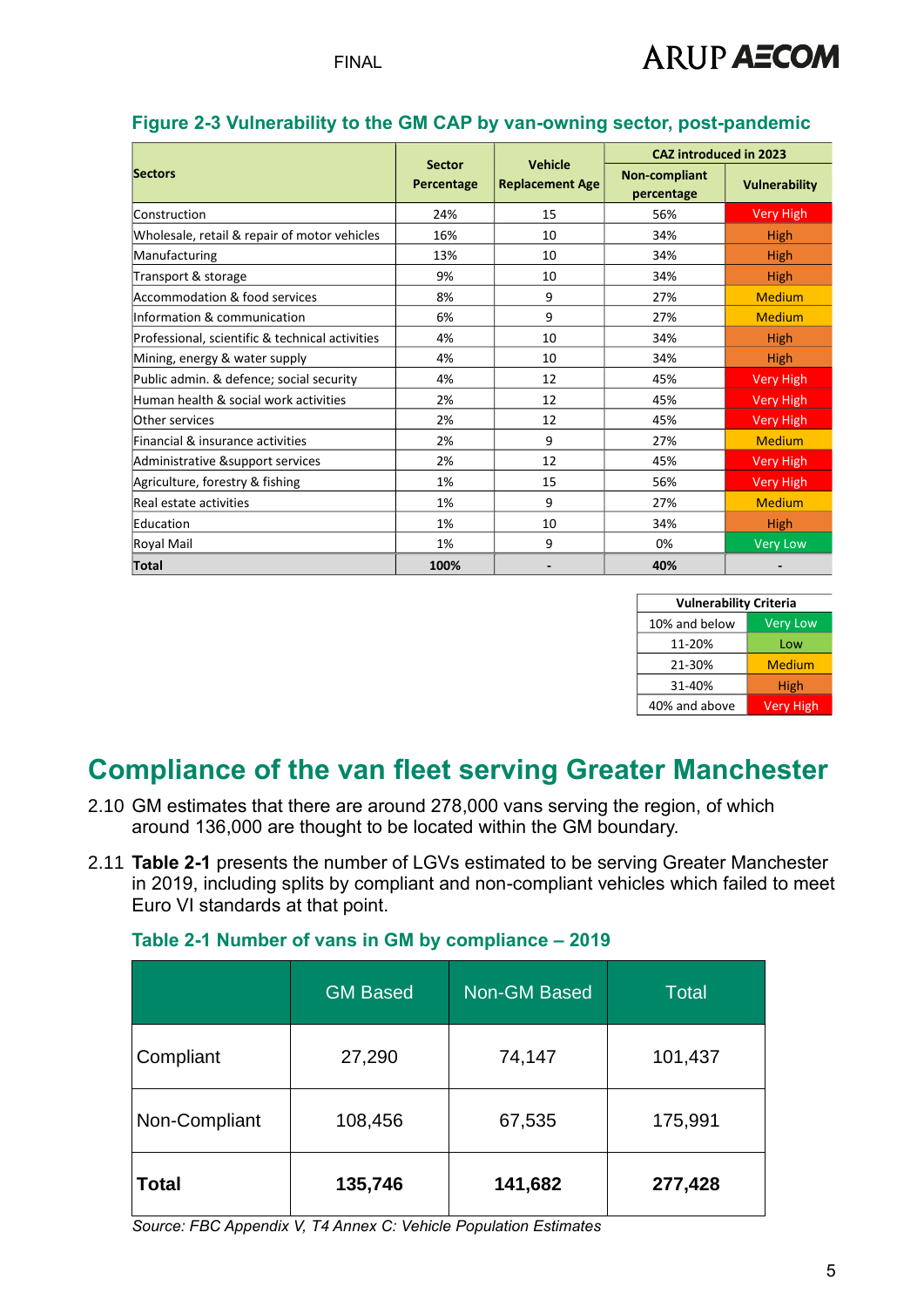**FINAL** 

- 2.12 In 2019, there were 277,400 LGVs serving Greater Manchester<sup>11</sup> with 37% deemed compliant and 63% non-compliant. Vehicles based in GM had a lower level of compliance than those based outside GM, with only 20% of LGVs deemed compliant and 80% non-compliant (compared to 52% compliance for LGVs based outside of GM). Overall, there were slightly more LGVs serving GM that were not based in GM (141,700) in comparison with LGVs based in the city region (135,700).
- 2.13 The large proportion of LGVs which are non-compliant is in part due to relatively long vehicle lifespans, typically ranging between 9-15 years depending on the industrial sector in question, and due to the fact that compliant vans did not come onto the market until 2015, with the Euro 6 standard coming into force for vans in 2016.
- 2.14 A proportion of the vans in the fleet would normally be upgraded each year, with the oldest vehicles being scrapped out of the fleet. GM's forecasting suggests that the number of non-compliant vans based in GM will have reduced from 108,500 in 2019 to 76,800 by 2023. This means that around 31,600 vans would have been upgraded from a non-compliant to compliant vehicle as a result of business-as-usual purchases.
- 2.15 The anticipated rate of upgrade for vans was revised in 2021 based on evidence that the Covid-19 pandemic had delayed vehicle purchases, such that the fleet was estimated to be around 2 months older than previously forecast. The rationale and methodology for this change is set out in the report "GM's proposed approach to representing the impact of Covid 19 in core modelling scenarios"<sup>12</sup>. This had the effect of reducing the number of GM-based vans expected to make a business-asusual upgrade between 2019 and 2023 by 1.4k.
- 2.16 **[Table 2-2](#page-6-0)** sets out the number of vans estimated to be serving GM in 2023, by whether they are expected to be compliant without the GM CAP being introduced.

|               | <b>GM Based</b> | Non-GM Based | <b>Total</b> |
|---------------|-----------------|--------------|--------------|
| Compliant     | 58,935          | 86,122       | 145,056      |
| Non-Compliant | 76,811          | 55,560       | 132,371      |
| <b>Total</b>  | 135,746         | 141,682      | 277,428      |

<span id="page-6-0"></span>**Table 2-2 Number of vans in GM by compliance – 2023**

*Source: FBC Appendix V, T4 Annex C: Vehicle Population Estimates*

## **Impact of the GM CAP on Van Upgrades**

2.17 As set out above, it is anticipated that 76,800 GM-based vans will be non-compliant in 2023 and will therefore need to upgrade their vehicle or pay the charge in

<sup>&</sup>lt;sup>11</sup> Based upon 2019 ANPR splits 12

https://assets.ctfassets.net/tlpgbvy1k6h2/2ZMJ3DJXiv7p3xOeZu4CYQ/247196ef60e33ac89f7f8938e1e16418/Appendix\_6D\_\_\_\_\_GM proposed\_approach\_to\_representing\_the\_impact\_of\_Covid-19\_in\_core\_modelling\_scenarios.pdf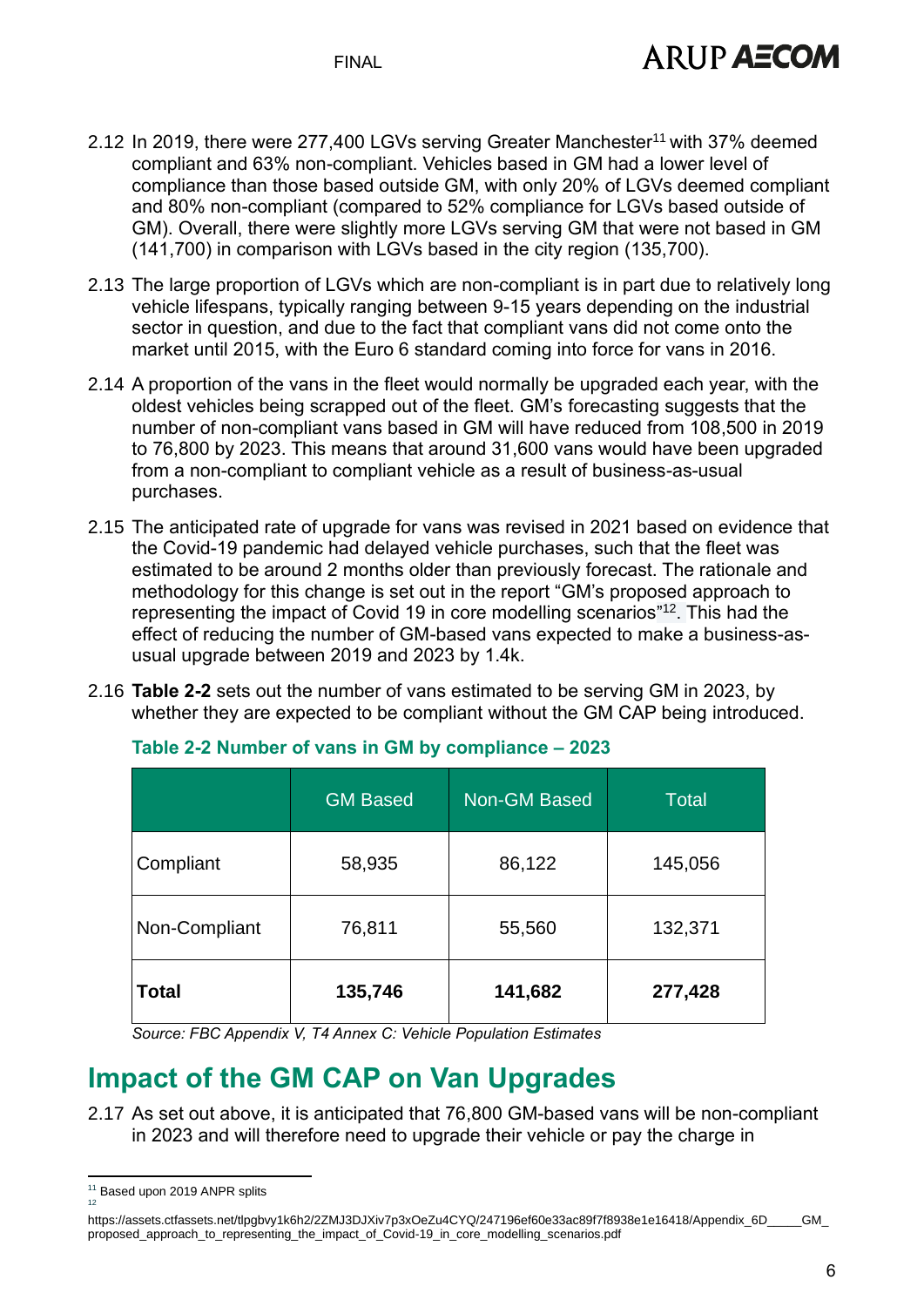response to the GM CAZ until compliance with the Government Direction has been achieved.

- 2.18 Of these, it is estimated that up to 59,000 may be in scope<sup>13</sup> for support from the Clean Commercial Vehicle Fund. This Fund provides financial support of up to £3,500 for the purchase of a compliant van up to 1.6t and up to £4,500 for the purchase of larger compliant van up to 3.5t, with a grant of up to £5,000 available for retrofit where available, subject to eligibility criteria. GM has secured £70m to support the upgrade of vans, sufficient to support around 15,900 vehicles.
- 2.19 **[Table 2-3](#page-7-0)** sets out the number of vans estimated to be serving GM in 2023, by whether they are expected to be compliant with the introduction of the GM CAP.

|               | <b>GM Based</b> | <b>Non-GM Based</b> | <b>Total</b> |
|---------------|-----------------|---------------------|--------------|
| Compliant     | 107,345         | 129,550             | 236,895      |
| Non-Compliant | 28,401          | 12,132              | 40,533       |
| <b>Total</b>  | 135,746         | 141,682             | 277,428      |

#### <span id="page-7-0"></span>**Table 2-3 Number of vans in GM by compliance, with GM CAP – 2023**

*Source: FBC Appendix V, T4 Annex C: Vehicle Population Estimates*

<sup>13</sup> https://assets.ctfassets.net/tlpgbvy1k6h2/2VNncClzejAvGh3CrVn0oo/d45528de22e593c9be285ddf5b26373b/Appendix\_1\_-\_GM\_Clean\_Air\_Plan\_Policy\_following\_Consultation.pdf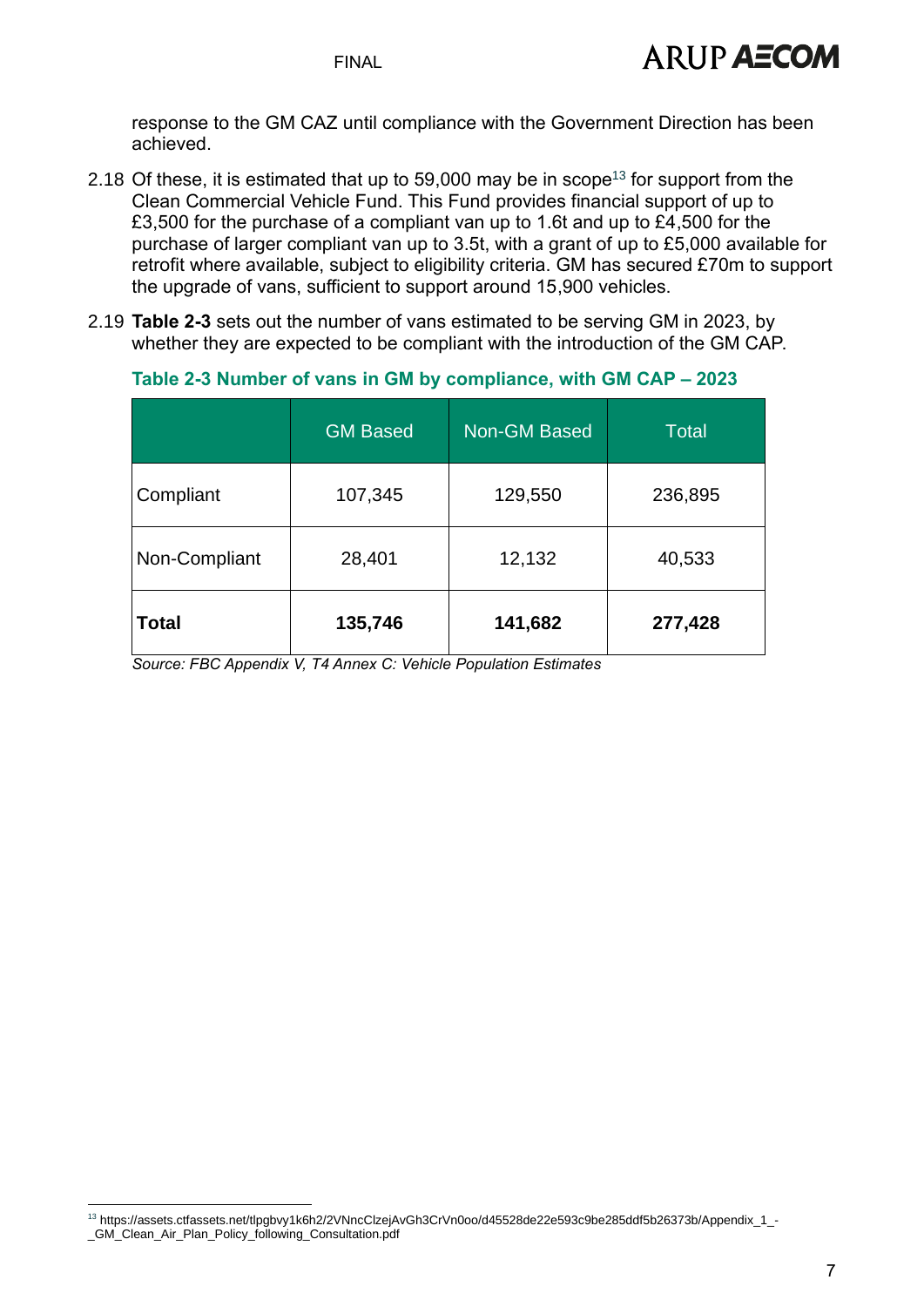FINAL

# **3. National Van Market**

## **Overview of the Van Market**

- 3.1 On average, around 367 thousand new vans are registered nationally each year. New vehicles are primarily purchased by larger businesses, vehicle rental companies and the leasing sector. Many large fleet operators lease rather than own their vehicles, and most such vehicles are kept for around 3 to 5 years, with vehicles from the rental sector typically entering the second-hand market first. These good quality second-hand vehicles are typically purchased by small businesses.
- 3.2 Vehicles may then be released onto the market again at 8 to 10 years old, into the third-hand van market, which are typically purchased by people and businesses working in the construction, transport and storage sectors.
- 3.3 Compliant diesel vans came onto the market in 2016 (some early models may have been available from 2015), meaning that the second-hand market for compliant vans started to exist at scale from 2019 onwards.
- 3.4 Pre-pandemic evidence suggested that there are around 10-12,000 second-hand van sales per week nation-wide, of which around 4% take place in GM.
- 3.5 This evidence is set out in more detail in GM CAP Technical Note 3: Analysis of the Freight Market<sup>14</sup>.

## **Van Ownership and Usage**

- 3.6 The Department for Transport (DfT) undertook a survey of van activity in Great Britain in 2019<sup>15</sup>. This looked at van ownership, van mileage, where and when vans are traveling, and environmental factors. The survey field work was carried out in 2019- 20, prior to any Covid-19 related restrictions.
- 3.7 The survey showed that the most common primary usage of licensed vans was for 'carrying equipment, tools and materials' (54%), followed by 'delivery/collection of goods' (16%) and 'private/domestic non-business use' (16%).
- 3.8 Over half (57%) of business kept vans were new; 35% owned outright and 22% owned via a hire purchase agreement. Most privately kept vans were second-hand (82%). Within the DfT survey, the keeper of the vehicle is defined as that responsible for registering and taxing the vehicle only. The keeper of the vehicle is not necessarily the owner or the driver. Furthermore, the keeper is either an individual or a business (including sole trader, partnership or limited company).
- 3.9 Around half of all vans (51%) in Great Britain stayed local, within 15 miles of their base, on a typical day.
- 3.10 Associated statistics produced by the department showed that average mileage for vans has remained broadly stable in recent years (pre-pandemic) at around 13,000 miles per year.

<sup>14</sup> [https://assets.ctfassets.net/tlpgbvy1k6h2/sxMVbAwfJrcq3tFd9Thb7/fd8843b6d128ef318da320ee22ca6ac5/3\\_-](https://assets.ctfassets.net/tlpgbvy1k6h2/sxMVbAwfJrcq3tFd9Thb7/fd8843b6d128ef318da320ee22ca6ac5/3_-_GM_CAP_Analysis_of_the_freight_market.pdf)

GM\_CAP\_Analysis\_of\_the\_freight\_market.pdf

<sup>15</sup> DfT Statistical Release 15 April 2021, Final Van Statistics April 2019 - March 2020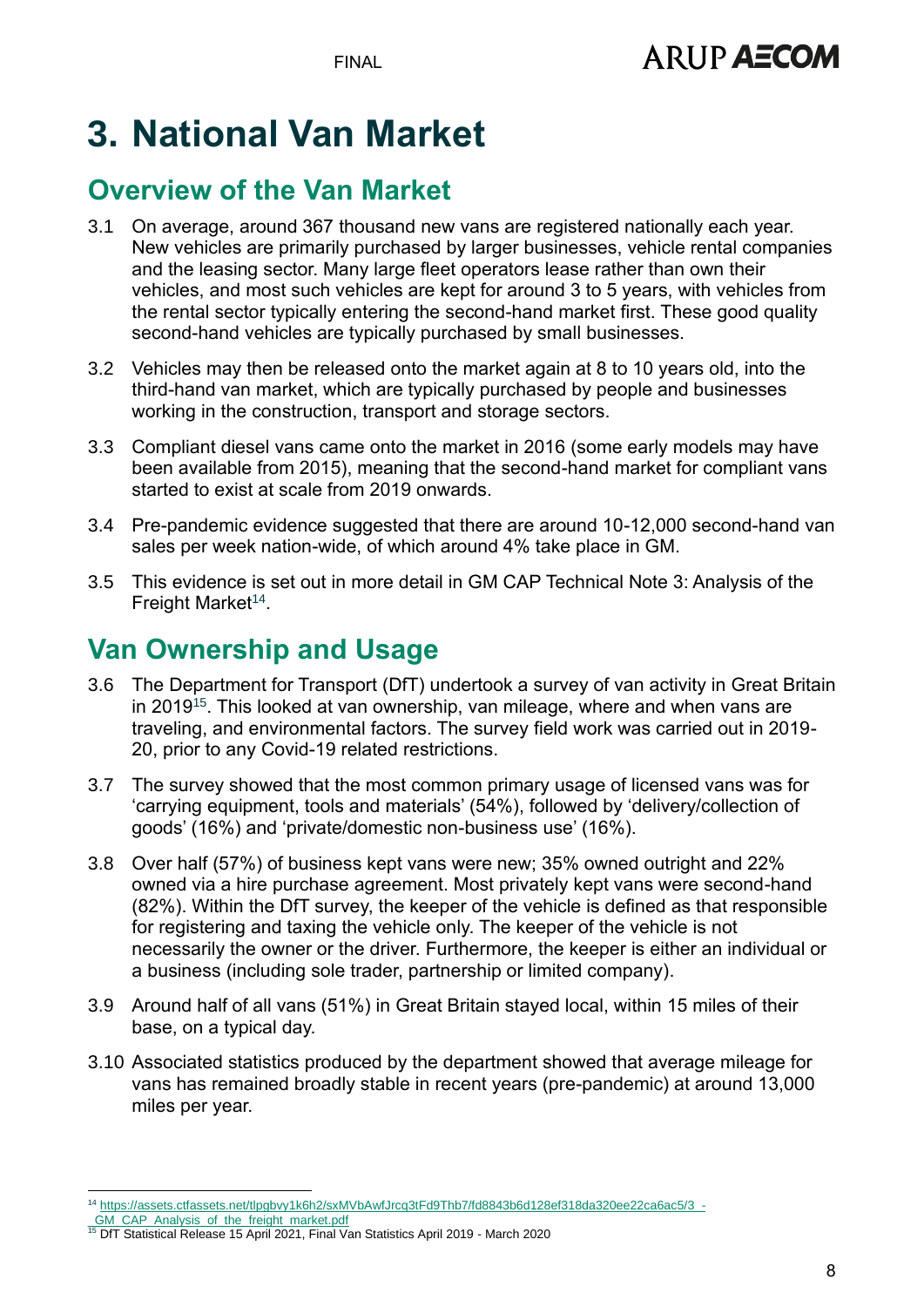**FINAL** 

### **Van Manufacturers**

- 3.11 The British van market in 2021 has sales of 355,380 vehicles under 3.5 tonnes. The biggest growth in recent times is in the area of large vans (2.5-3.5 tonnes) which are typically used by parcel companies, food home deliveries and in the construction sector.
- 3.12 The top 10 selling models represent around 60% of the market. Within this top 10 there are three Ford Transit variants which represent 99,185 of sales (28% of the total market) and these vans are made in Turkey. The next best seller is Mercedes Sprinters with 6% of the market. The main van made in the UK is the Vauxhall Vivaro made by Stellantis, and this had sales of 17,957 (5%) of the market.
- 3.13 Almost 95% of vans sold in the UK are imported and reliance on imports has grown over the last twenty years and changed significantly when Ford shut their van plant in Hampshire. Around 330,000 vans were imported last year whilst 60% of vans made in the UK are exported.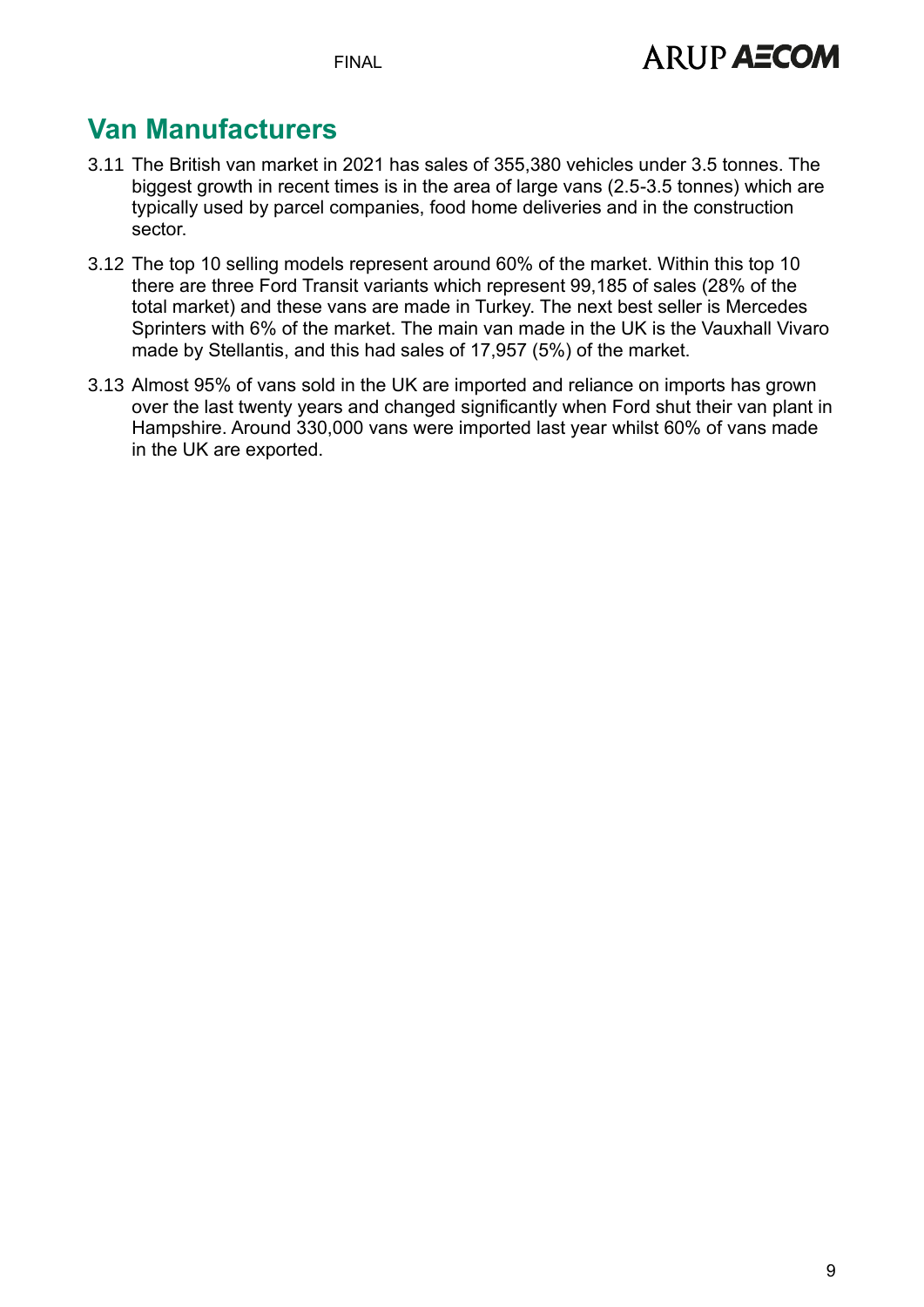# **4. Van Demand**

## **Historical Trends Pre-Pandemic**

- 4.1 The Department for Transport's (DfT) road traffic estimates indicate that van travel has grown substantially over the last 25 years, increasing 106% to 55.5 billion vehicle miles in 2019. Van travel as a proportion of all motor vehicle miles has increased from 10% to 16% over the same period.
- 4.2 This, together with the relationship to the scale of the van stock, is illustrated in [Figure 4-1](#page-10-0) from the DfT statistical bulletin relating to the 2019 survey<sup>16</sup>.

<span id="page-10-0"></span>**Figure 4-1 Trend of Van Stock and Van Traffic, Great Britain 1994-2019**



4.3 The increase in van stock in recent years evident from **[Figure 4-1](#page-10-0)** reflects the significant demand for new vans which has been on a consistently upward trend for many years.

## **Demand Trends Pre-Covid**

- 4.4 The Society of Motor Manufacturers and Traders (SMMT) 2019 Report<sup>17</sup> identified the following as aspects in the increase in demand seen in the sector since 2000:
	- the van parc (the total number of vehicles in operation) has grown by 59% while, by contrast, the HGV parc has shrunk by 2%;
	- the majority of this growth has been driven by demand for larger vans (2,600- 3,500 kg Gross Vehicle Weight);
	- Factors fuelling this growth include a fundamental shift in consumer behaviour with the growth of online shopping;
	- an increase in vans as businesses seek to develop more agile logistics operations in response to the growth in the 'fulfilment from store' model (a service which previously would have been completed by an HGV); and

<sup>16</sup> DfT Statistical Release 15 April 2021, Final Van Statistics April 2019 - March 2020

<sup>&</sup>lt;sup>17</sup> Light Commercial Vehicles, Delivering for the UK Economy, 2019 Report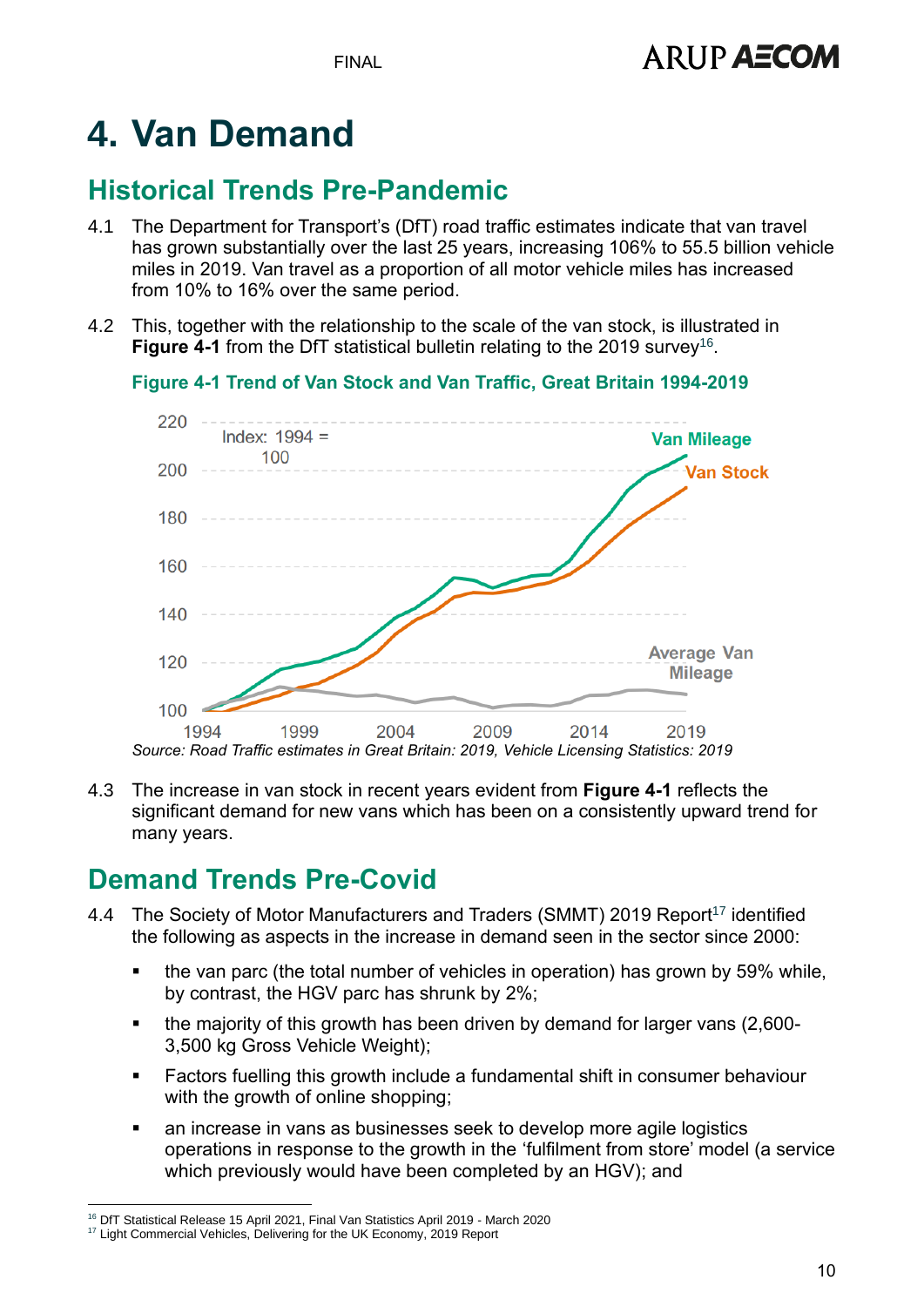**a** rise in self-employment (from 3.3 million in 2001 to 4.8 million in 2017)<sup>18</sup>.

### **Impact of Covid**

- 4.5 Van sales have been heavily impacted by pressures associated with Covid. SMMT data shows April and May 2020 being particularly poor months for new van registrations.
- 4.6 Supply constraints on delivery of new vehicles in the early 2020 lockdown, were gradually released into the summer as already purchased and manufactured vehicles could be delivered and received. At this point, new orders were likely delayed due to market uncertainty in the early phases of the pandemic.
- 4.7 However, whilst the early phases of the pandemic and subsequent lockdowns and constraints in 2020 constrained demand, it appears that this effect was temporary based on SMMT new van registration monthly data (see later in **[Figure 5-1](#page-15-0)**) and has been offset by growth in demand from other sectors.
- 4.8 Home deliveries surged during the lockdown in 2020, with traditional 'bricks and mortar' retail affected by closures for at least three months of the year. This led to many consumers increasing their use of on-line deliveries or using it for the first time.<sup>19</sup> This includes the grocery sector, which whilst not subject to the enforced closures of other retailers, saw increased demand for home deliveries as customers looked to avoid social contact in-store.
- 4.9 This has seen an increase in the use of and demand for vans as companies frequently use these vehicles for home deliveries (although some companies have drivers using their own cars). Vans are the vehicle of choice as larger HGVs are impractical and undesirable for most residential streets and the more stringent regulation and licensing requirements of those vehicles. $20$

### **Green Agenda/Corporate Social Responsibility**

- 4.10 Many fleet operators and individual van owners are looking to transition their fleets to vehicles using low or zero emission fuels. In the Mayor's round table session with large fleet operators held in December 2021, many commented that they had corporate goals to speed up the transition of their fleet to electric, from Euro 5 or 6 diesel, but that they were finding it difficult to do so because of the issues in the supply chain. In some cases, this meant that they were retaining existing vehicles for longer whilst they waited for new vehicles to arrive.
- 4.11 Electric vans in particular are increasingly attractive as their price relative to conventionally fuelled vehicles drops, range increases and lifecycle costs become more certain. Sales of electric vans are increasing, albeit from a low base and a lower market share than electric cars<sup>21</sup>. This may be placing additional demand pressure on the market, if operators are bringing forward vehicle replacements.

<sup>&</sup>lt;sup>18</sup> Trends in Self-Employment in the UK Office for National Statistics

<sup>&</sup>lt;sup>19</sup> Statista Accessed 5<sup>th</sup> January 2022 [https://www.statista.com/statistics/1230225/changes-in-online-buying-among-uk-consumers](https://www.statista.com/statistics/1230225/changes-in-online-buying-among-uk-consumers-since-covid-19/)[since-covid-19/](https://www.statista.com/statistics/1230225/changes-in-online-buying-among-uk-consumers-since-covid-19/)

<sup>&</sup>lt;sup>20</sup> Motor Trader Accessed 5<sup>th</sup> January 202[2 https://www.motortrader.com/motor-trader-news/automotive-news/booming-home-delivery](https://www.motortrader.com/motor-trader-news/automotive-news/booming-home-delivery-construction-fuel-demand-vans-auction-25-08-2021)[construction-fuel-demand-vans-auction-25-08-2021](https://www.motortrader.com/motor-trader-news/automotive-news/booming-home-delivery-construction-fuel-demand-vans-auction-25-08-2021)

<sup>&</sup>lt;sup>21</sup> Fleet Europe Accessed 5<sup>th</sup> January 2022 [https://www.fleeteurope.com/en/last-mile/europe/analysis/why-electric-van-sales-are-set](https://www.fleeteurope.com/en/last-mile/europe/analysis/why-electric-van-sales-are-set-soar?a=JMA06&t%5B0%5D=e-LCV&t%5B1%5D=Dataforce&t%5B2%5D=Arrival&t%5B3%5D=EV100&t%5B4%5D=Renault&t%5B5%5D=Nissan&t%5B6%5D=Mercedes-Benz%20Vans&curl=1)[soar?a=JMA06&t%5B0%5D=e-](https://www.fleeteurope.com/en/last-mile/europe/analysis/why-electric-van-sales-are-set-soar?a=JMA06&t%5B0%5D=e-LCV&t%5B1%5D=Dataforce&t%5B2%5D=Arrival&t%5B3%5D=EV100&t%5B4%5D=Renault&t%5B5%5D=Nissan&t%5B6%5D=Mercedes-Benz%20Vans&curl=1)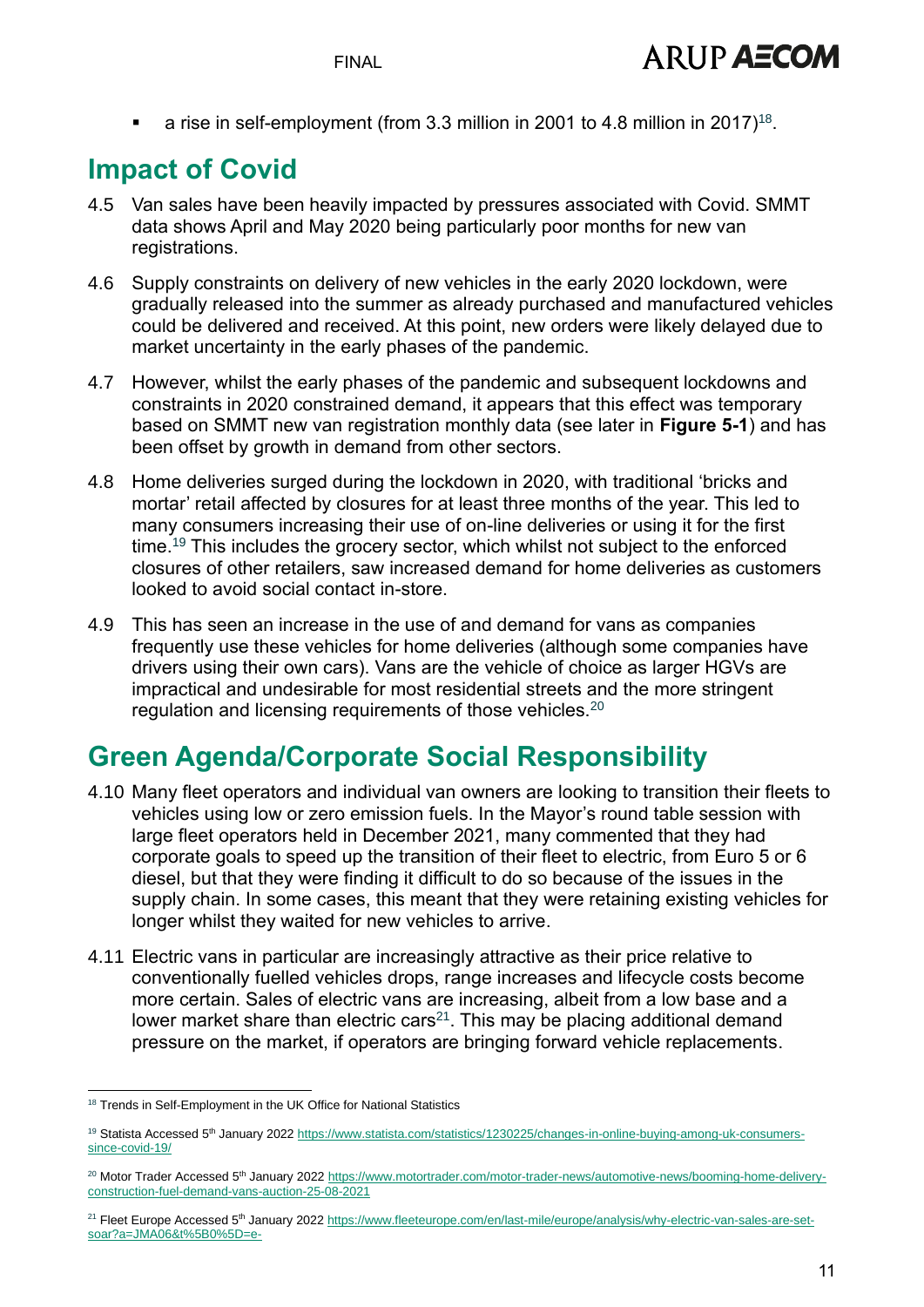FINAL

## **Clean Air Plan Initiative**

- 4.12 Modelling associated with the CAP forecast that almost 70% of van owners whose vehicles operate in Greater Manchester were expected under previous conditions to upgrade their vehicles to Euro VI engines or better to avoid the charge, taking advantage of associated funding support. Similarly, the London Ultra Low Emission Zone, along with other smaller city centre CAZs will lead to increased demand for compliant Euro 6 models.
- 4.13 This will increase demand for compliant vehicles, and more substantially at a regional level in GM and London, which for the used vehicle market could lead to regional disparities in purchasing trends and therefore demand across the wider UK.

### **Forecasting Van Demand**

4.14 In October 2021 SMMT released a forecast of van sales for the next 3 years, demonstrating that they expect registrations to increase each year to 2023.

#### <span id="page-12-0"></span>**Table 4-1 Forecast van sales between 2021 and 2023, SMMT**

| <b>Forecast Year</b>                          | 2021            | 2022 | 2023 |
|-----------------------------------------------|-----------------|------|------|
| Projected van<br>registrations<br>(thousands) | $340^{\degree}$ | 364  | 378  |

*Source: SMMT*

*Note: The 2021 sales achieved 355,000, 15,000 more than the October 2021 projection.*

- 4.15 The SMMT historic forecast van sales estimates are useful to understand how the manufacturing base anticipates demand and enables supply. The SMMT annual forecasts have been analysed against the actual van sales to help gain insight on trend in supply versus predicted demand.
- 4.16 **[Figure 4-2](#page-13-0)** and **[Figure 4-3](#page-13-1)** show the variance between actual new van registrations and the SMMT January forecast for the forthcoming year and the following year, respectively<sup>22</sup>.

[LCV&t%5B1%5D=Dataforce&t%5B2%5D=Arrival&t%5B3%5D=EV100&t%5B4%5D=Renault&t%5B5%5D=Nissan&t%5B6%5D=Merced](https://www.fleeteurope.com/en/last-mile/europe/analysis/why-electric-van-sales-are-set-soar?a=JMA06&t%5B0%5D=e-LCV&t%5B1%5D=Dataforce&t%5B2%5D=Arrival&t%5B3%5D=EV100&t%5B4%5D=Renault&t%5B5%5D=Nissan&t%5B6%5D=Mercedes-Benz%20Vans&curl=1) [es-Benz%20Vans&curl=1](https://www.fleeteurope.com/en/last-mile/europe/analysis/why-electric-van-sales-are-set-soar?a=JMA06&t%5B0%5D=e-LCV&t%5B1%5D=Dataforce&t%5B2%5D=Arrival&t%5B3%5D=EV100&t%5B4%5D=Renault&t%5B5%5D=Nissan&t%5B6%5D=Mercedes-Benz%20Vans&curl=1)

<sup>22</sup> SMMT accessed 9<sup>th</sup> January 2022, https://www.smmt.co.uk/category/vehicle-data/used-car-sales-data/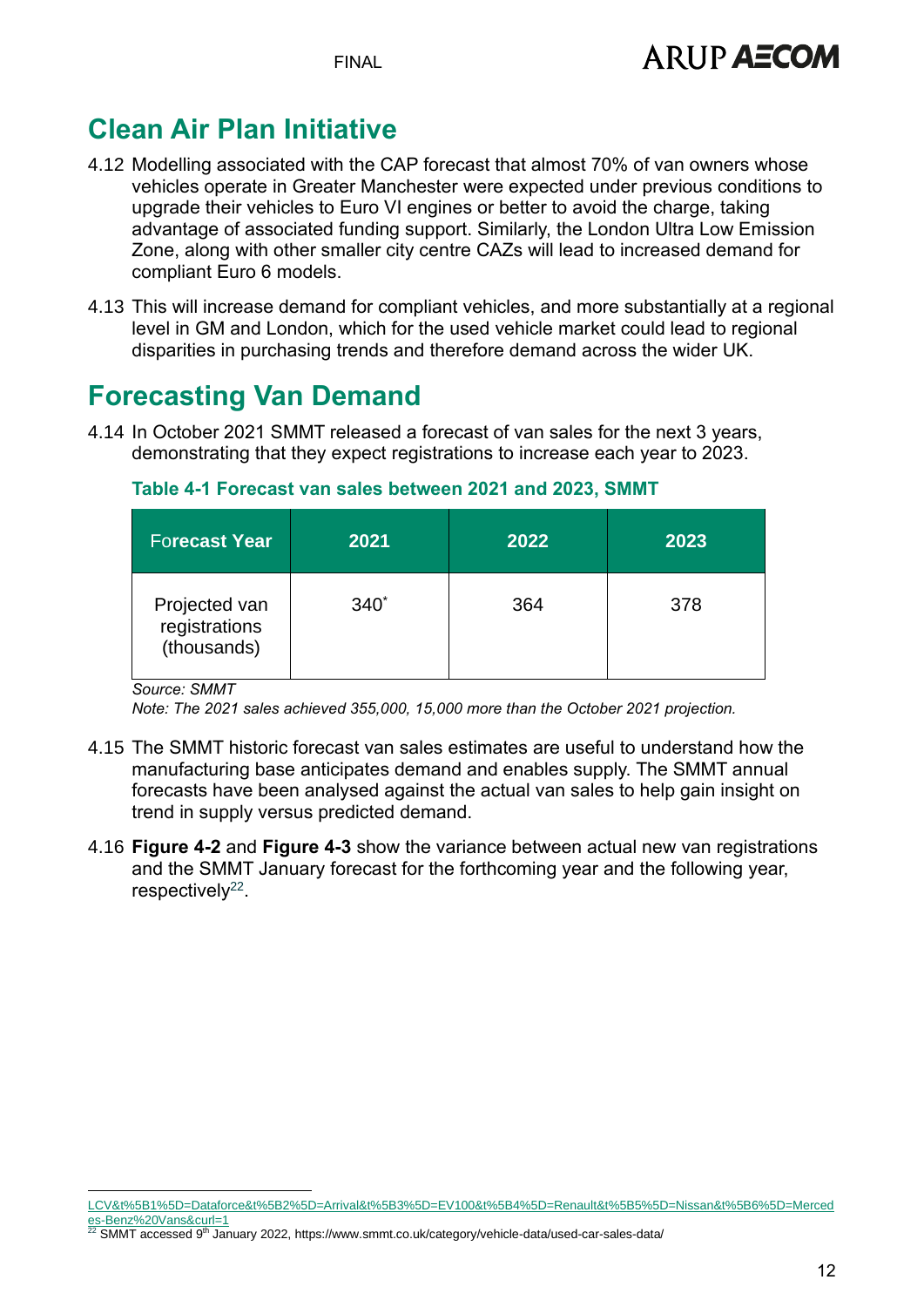## **ARUP AECOM**

#### <span id="page-13-0"></span>**Figure 4-2 SMMT Van Sales, Actual Sales and Variance from 1-Year Forecast**

Forecast Sales for the Forthcoming Year vs Actual



Source: SMMT

<span id="page-13-1"></span>

Forecast Sales for Two Years On vs Actual



- 4.17 What this shows is that the SMMT forecasts have typically under-predicted sales, with the 2 Years On under-prediction more significant, which may be expected if demand is increasing quickly above previous trends.
- 4.18 The graphs also show that prior to the Covid-19 pandemic total van sales had been stable since 2015, with average sales at 367,000 per annum. Van sales in 2021 recovered back to close to typical levels, after the substantial drop in 2020. So,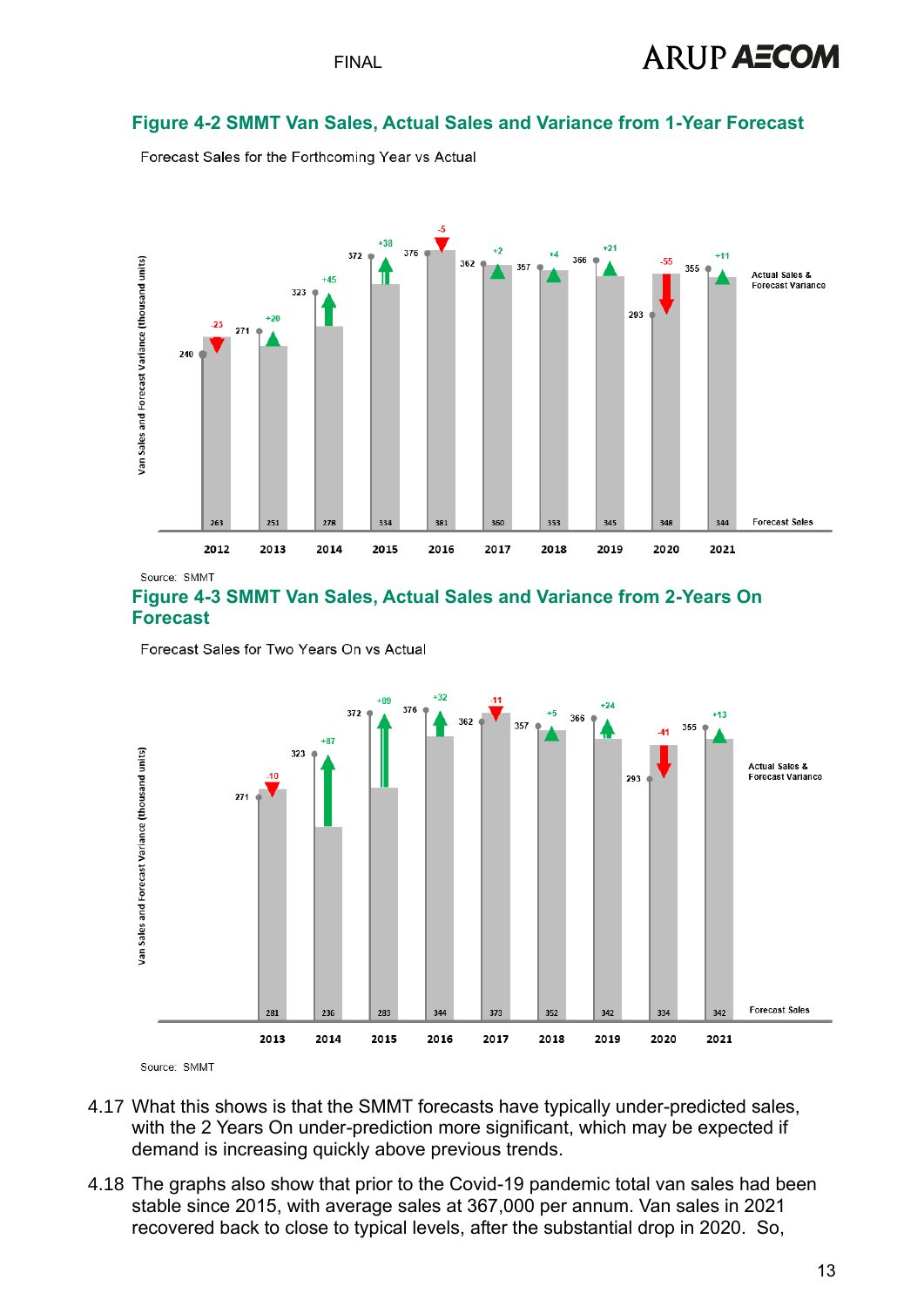whilst 2021 sales maybe similar to pre-Covid, the overall reduced new vehicle sales in 2020/21 would require a very significant increase in 2022 to recapture lost sales in time for the CAP 2023 opening. To simply recover the lost sales in 2020/2021, the 2022 registrations would need to be 448,000, equivalent to an immediate 23% increase over pre-Covid levels. This is in the face of supply constraints in the manufacturing process and ongoing economic uncertainty. In fact, the SMMT forecasts for 2022/23 presented in **[Table 4-1](#page-12-0)** suggest continued typical levels, meaning there is predicted to be a shortfall in the new van fleet and associated impacts for the used van market too.

4.19 However, it can also be inferred that despite these constraints, manufacturing in 2021 has managed to deliver at previous levels of supply, and also owners purchasing new vehicles have been able to afford them. This indicates that there is strong and resilient demand in some sectors, at least those companies able to purchase new vehicles. What isn't clear from these data is how this might filter to the used van market nor whether some groups or sectors are deferring purchases due to high prices or lack of availability of suitable vehicles. The CAP behavioural modelling has been based primarily on a sustainable used van market and associated pricing, rather than the cost and availability of new vehicles.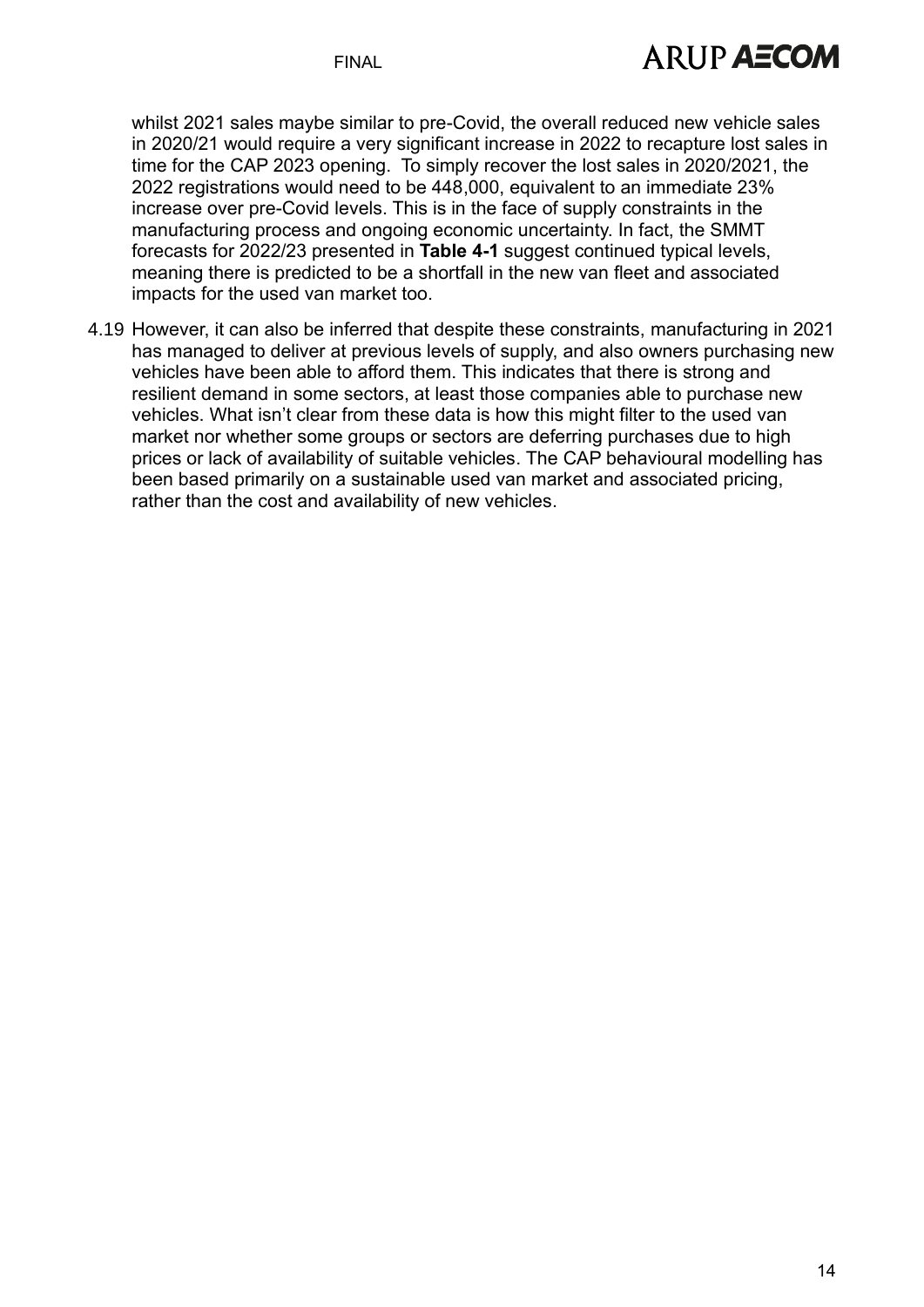# **5. Van Supply**

### **Impact of the Pandemic**

- 5.1 The pandemic had an initial direct impact on all types of vehicle production as production lines were halted at various times around the world dependant on local lockdown rules. The ability of vehicle manufacturers to respond to demands for increased production is still being limited by the pandemic amongst other factors.
- 5.2 One factor arising from the pandemic is the pronounced effect that it had on the logistics sector, with employees across the supply chain required to isolate causing delays in the supply of parts, with parts from places such as Asia being unavailable due to production issues and temporary staff shortages there.<sup>23</sup>
- 5.3 To review the impact of Covid-19 on national van sales, data from 2019 to 2021 for the registration of new vans has been used from  $SMMT<sup>24</sup>$  As the registration data demonstrates in **[Figure 5-1](#page-15-0)** van sales were significantly lower in March, April and May 2020 during the first lockdown.
- 5.4 **[Table 5-1](#page-16-0)** displays the total number of vans registered in 2020 and 2021 compared to the last pre-pandemic year of 2019. Sales in 2019 were similar to the previous 5-year average of 367,000 and is therefore a reasonable comparator. In 2020 there were significantly fewer new sales with the total registered down 20%. There was some recovery in 2021 though sales remained 3% below pre-pandemic levels. The net effect is a reduction of over 80,000 new vans in circulation compared to what would have been expected based on pre-pandemic sales.



#### <span id="page-15-0"></span>**Figure 5-1 Registration of New Vans from 2019 to 2021**

*Source: SMMT*

<sup>&</sup>lt;sup>23</sup> Baker McKenzie Accessed 6<sup>th</sup> January 202[2 https://www.bakermckenzie.com/en/newsroom/2020/04/global-supply-chains-under](https://www.bakermckenzie.com/en/newsroom/2020/04/global-supply-chains-under-huge-pressure-covid-19)[huge-pressure-covid-19](https://www.bakermckenzie.com/en/newsroom/2020/04/global-supply-chains-under-huge-pressure-covid-19)

<sup>&</sup>lt;sup>24</sup> LCV Registrations – SMMT - https://www.smmt.co.uk/vehicle-data/lcv-registrations/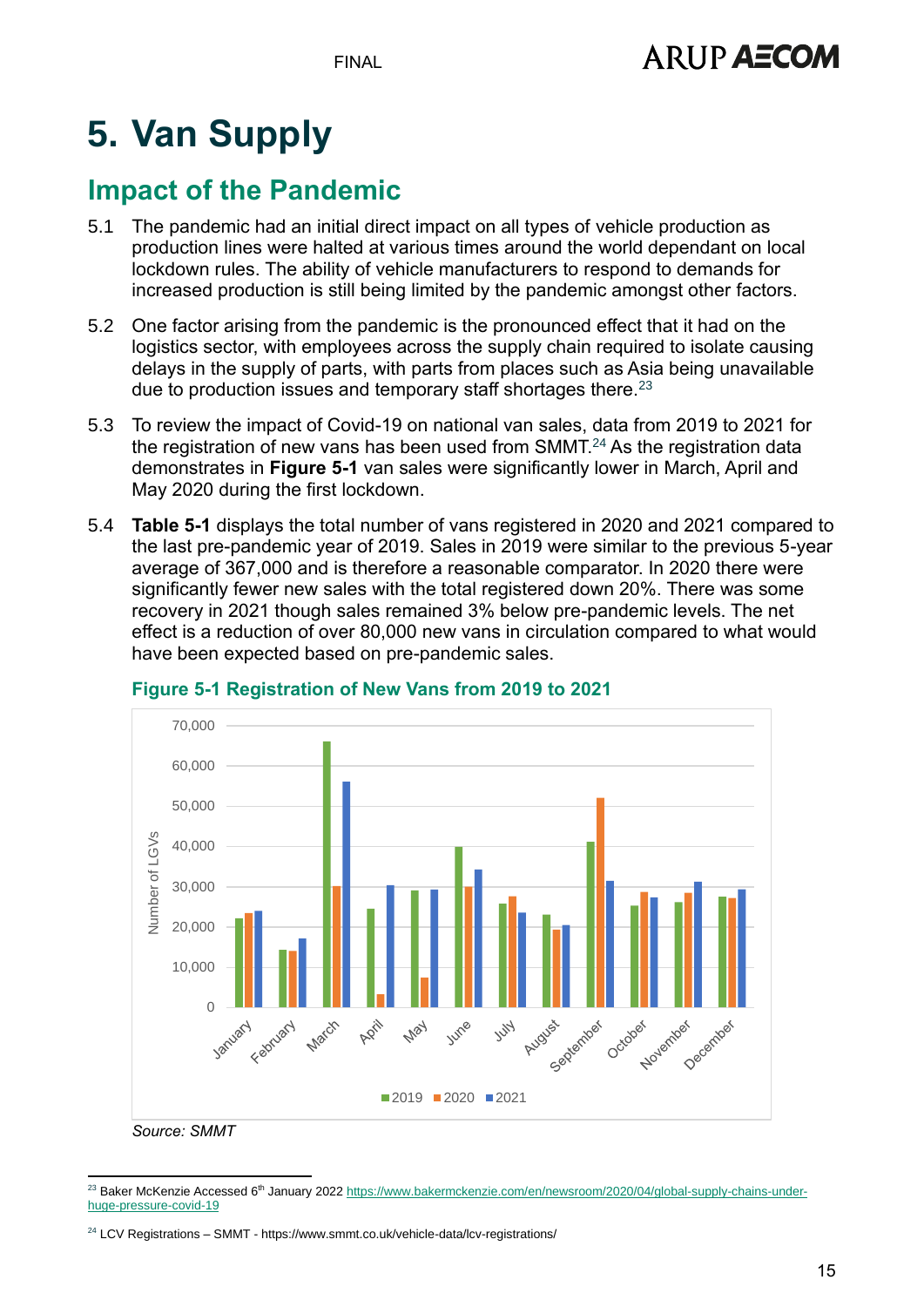| Year | <b>Total</b> | % Change from 2019 |
|------|--------------|--------------------|
| 2019 | 365,778      |                    |
| 2020 | 292,657      | $-20%$             |
| 2021 | 355,380      | $-3%$              |

#### <span id="page-16-0"></span>**Table 5-1 Total number of new vans registered in 2019-2021**

*Source: SMMT*

#### **Semiconductor Shortages**

- 5.5 The global shortage of semiconductors began in the first quarter of 2021. Analysis by McKinsey<sup>25</sup> suggests that the demand for semiconductors in the auto industry in 2020 was below expectations by around 15%. But at the same time, some other market areas experienced rapid expansion, resulting in overall growth of 5% to 9% in semiconductor sales above forecasts. When the automotive sector's demand recovered, the semiconductor industry had already shifted production to meet demand for other applications.
- 5.6 As with other markets and industries there are also now Covid-related closures at semiconductor factories and international shipping ports<sup>26</sup>.
- 5.7 Consultation with SMMT and vehicle manufacturers demonstrates the significant impact of the semiconductor shortage, with new vehicles typically containing over 1,000 semiconductor chips. This has led to manufacturers reducing their production targets, limiting the number of new vans entering the market.
- 5.8 Reports from Commercial Fleet earlier in 2021<sup>27</sup> highlighted that new vehicle supply was affected by the global semiconductor crisis with lead times for new vehicles increased and then standing at up to 12 months for certain factory-order models. Manufacturers were also reported to be removing some non-essential components (e.g. infotainment systems) from vehicle specification to maintain production.

### **Britain leaving the EU**

5.9 It is challenging to disaggregate the impact of Britain leaving the EU and the Covid pandemic on supply chains and consumer confidence, however the changing trading arrangements with the EU meant that there were supply issues as businesses got used to new customs requirements (particularly in January/February 2020), which caused delays at major ports. This backlog is likely to have fed into the number of vehicles produced and subsequent registrations.

<sup>25</sup> https://www.mckinsey.com/industries/automotive-and-assembly/our-insights/coping-with-the-auto-semiconductor-shortage-strategiesfor-success

<sup>26</sup> https://www.autocar.co.uk/car-news/business-tech%2C-development-and-manufacturing/latest-updates-semiconductor-chip-crisis <sup>27</sup> https://www.commercialfleet.org/news/van-news/2021/04/28/used-lcv-prices-to-rise-as-semiconductor-supply-crisis-hits-new-vanproduction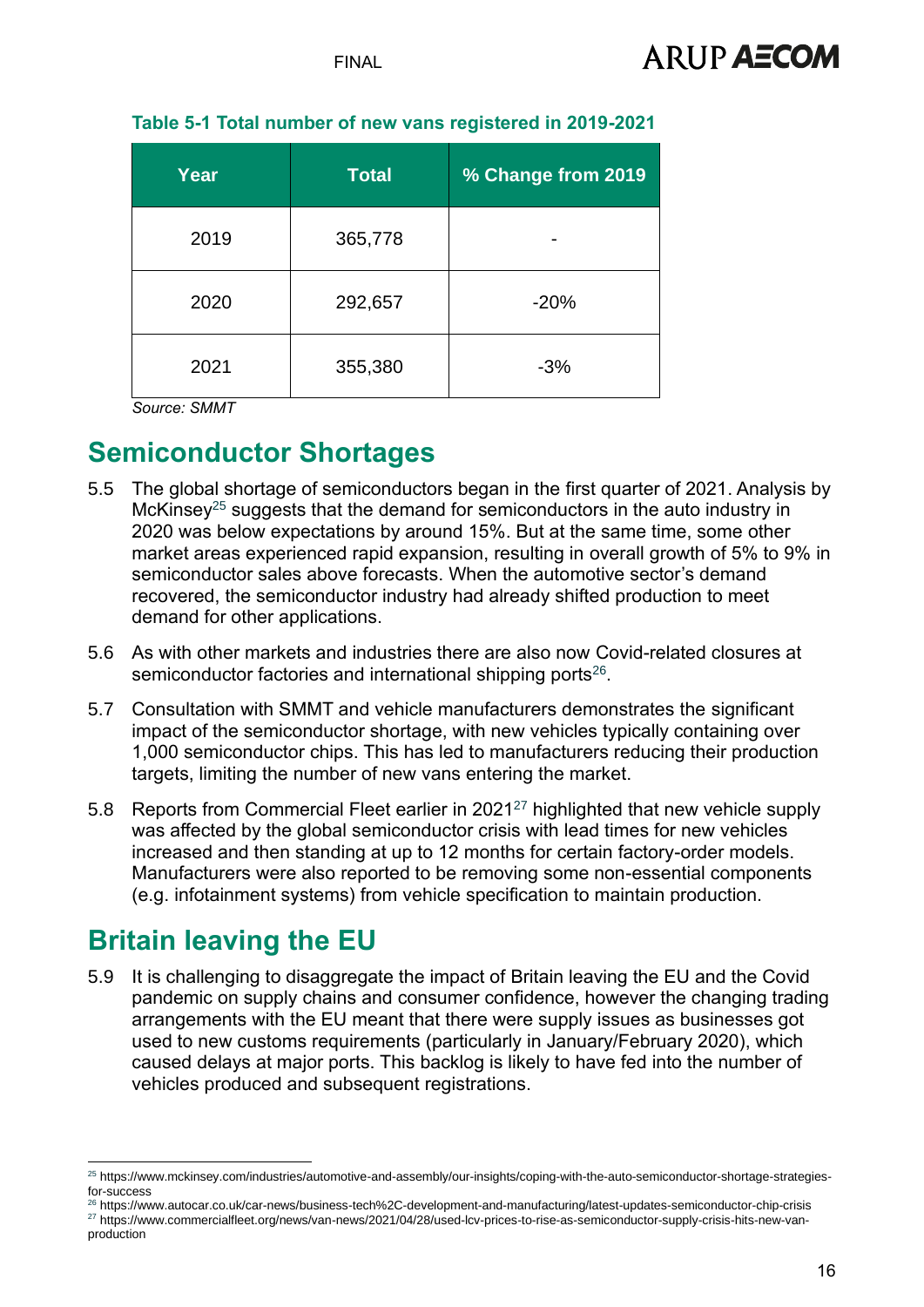#### **Views from the Industry**

5.10 Consultation was undertaken with SMMT and van manufacturers, as well as a review of industry press on the issue.

*Conversations with Society of Motor Manufacturers and Traders (SMMT) in 2021 & 2022:*

*The semi-conductor shortage has had a significant impact on vehicle production, with the typical vehicle comprising of 1,500 semi-conductor chips. Due to Covid-19 restrictions in South East Asia, approximately 19 semi-conductor plants have been closed, affecting supply. In addition, due to 'stay-at-home' restrictions, demand from other sectors such as the gaming industry has risen, further reducing supply. Car producers have been hit hardest as it is more difficult for high volume manufacturers to source chips. HGV manufacturers have more specialist providers which means they can source chips more easily and overall volumes are much lower.* 

*The lag on production means that shortages are being felt now and are likely to become more pronounced in early 2022.* 

*As a result of this shortage some specialist orders are not being fulfilled until 2023. The typical delivery date for an HGV has increased from 12 to 26 weeks. However, the SMMT believe this will stabilise and return to normal, with no medium- or long-term impact. They envisage it will take 12 months to correct so some time during 2023.* 

*SMMT also reported that manufacturers were now looking at sourcing semiconductors from alternative providers, including those not previously focused on the automotive sector*

*Conversations with Volkswagen Van Centre Greater Manchester, 2021:*

*VW's most popular van model, the Transporter, is produced at the company's German-based plant and brought over to the UK. Transporters are already sold out for 2022, meaning new customers will now need to wait until Q1 2023 for their van.* 

*Several issues underpin the shortage in vans. The most pressing issue is the shortage in semi-conductors.* 

*Another factor is the 70% increase in the price of steel which has resulted in price rises for customers. Together, these issues have led to four price increases in the last 12 months. As a result, Volkswagen has ceased to provide its usual price guarantees for all new sales and customers have now lost price protection.* 

*The second-hand market is performing strongly. Customers are reselling their vans now more than they ever have before and prices are the highest they have ever been*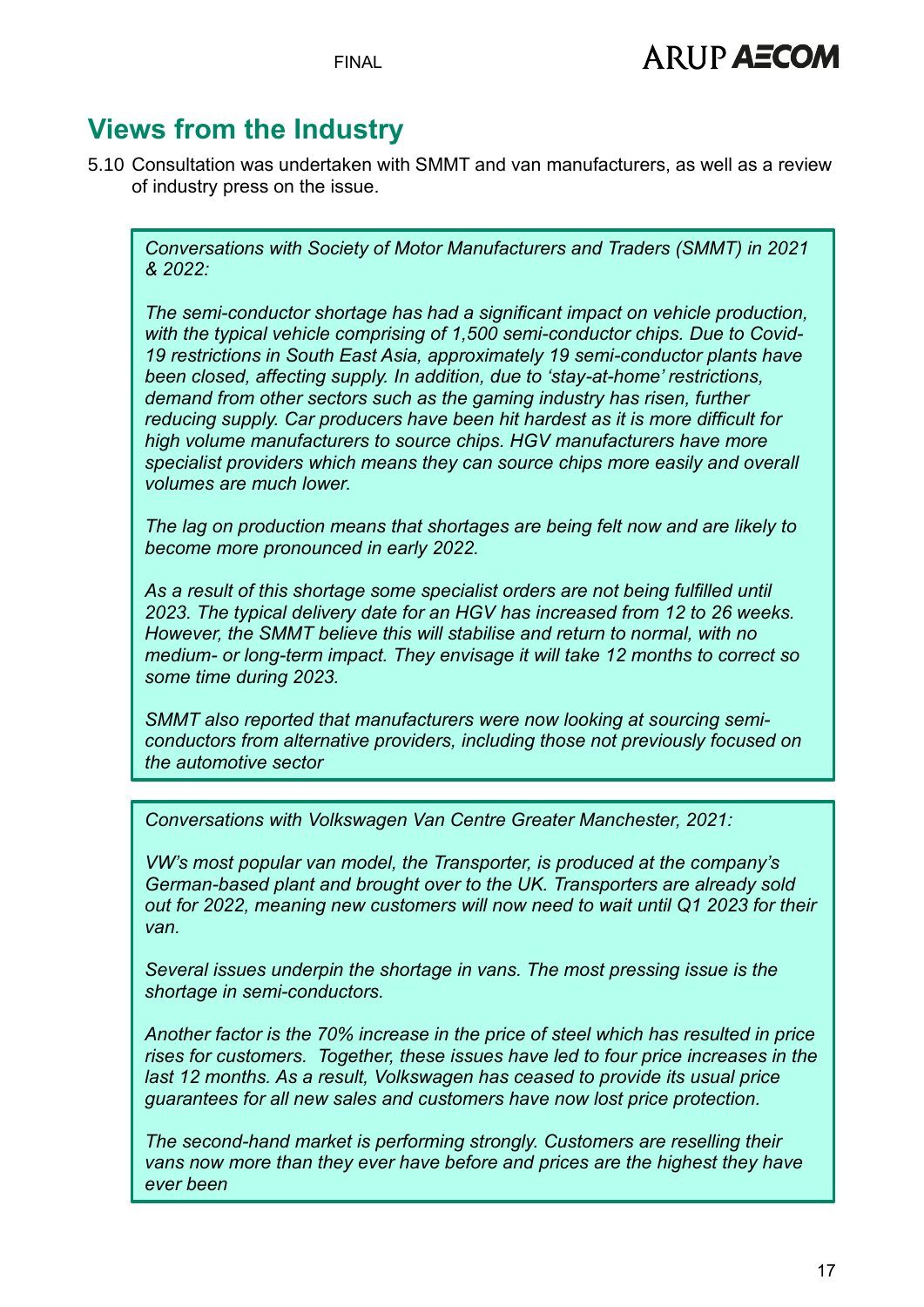- 5.11 Reports from industry press also state that supply issues could last until 2023. Speaking at the IAA Munich auto show in September 2021 Daimler CEO Ola Kallenius said soaring demand for semiconductors means the auto industry could struggle to source enough of them throughout next year and into 2023, though the shortage should be less severe by then. BMW CEO Oliver Zipse said: "*I expect that the general tightness of the supply chains will continue in the next six-to-12 months.*"
- 5.12 Numerous Ford models are affected and Ford's plant in Turkey, where the Transit van is built, was also closed this summer. The manufacturer is now shipping some models with missing features as noted previously in this report.
- 5.13 Other reports are stating six to nine month lead times for ubiquitous models such as the Ford Transits.
- 5.14 Information from the wider commercial sector was also provided by the Road Haulage Association (RHA) that reflected some of the issues their members were experiencing. Whilst this relates to the heavy goods vehicle sector, it does reflect a similar picture in terms of supply side issues within the automotive market.

*Selected extracts from RHA member correspondence:*

*(1) We have currently stopped pricing & closed our order books for the short term due to the increased difficulty in predicting pricing close to 12 months down the line.*

*(2) We had requested rate from our commercial supplier for a tractor unit and 2 trailers on long term rental, but we were quickly met with a response of "unfortunately this isn't something we are going to be able to provide in time for next year". I have also spoken with {anonymous} used and could be supplied a used tractor unit, but that option is very limited to what vehicles are coming in off contract. as for new purchase we were told by a sales rep at {anonymous} we would be looking at 2023 deliver times now.*

*(3) We predominantly run {anonymous} HGVs. Having had a verbal conversation with the dealer about pricing and lead times, we have been advised by them that for any orders placed within the next few weeks we will be looking at quarter 1 of 2023 for delivery of a chassis to the dealer. We then have to factor in further time for crane installation and truck body build etc. Realistically if this remains the case, we will end up not getting new trucks until the end of Quarter 2 of 2023, almost 2 years from now! They have also said that pricing quoted is not guaranteed and is subject to fluctuation due to pricing of raw materials changing between now and the vehicle being built and supplied.*

*(4) {anonymous} have closed their order books last Friday untill 2023, they are concentrating on back orders and are waiting for their suppliers to provide software for their hardware, i.e computers to operate the gearboxes etc etc. They have loads of incomplete trucks at {anonymous} airport awaiting cpu's for various tasks.*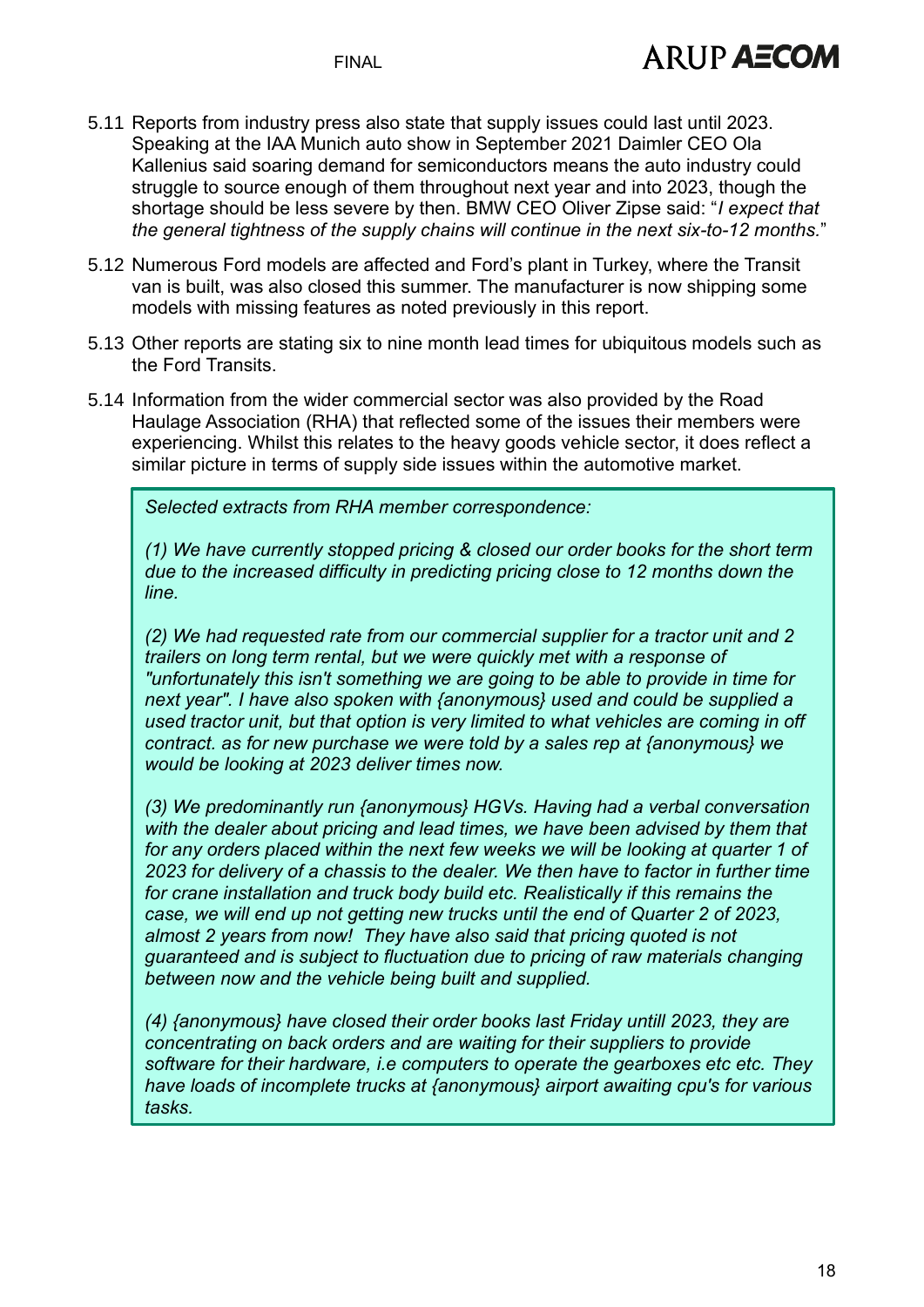FINAL

# **6. Van Prices**

### **New Vehicles**

- 6.1 Van prices are a function both of the production and supply costs, combined with market demand versus available supply.
- 6.2 As a result of the constraints described previously, new vans are therefore expected to see their value rise more acutely as the semi-conductor crisis persists limiting supply, alongside the newfound shortages in other crucial resources such as rubber and metal, thus pushing up costs.**<sup>28</sup>**
- 6.3 The rising costs of materials, caused in part by reduced production associated with Covid are also affecting vehicle prices, with VW reporting that the cost of steel has risen significantly during 2021, causing them to raise prices. Steel prices have reduced in recent months but remain volatile.<sup>29</sup>
- 6.4 For reasons of commercial sensitivity, it has not been possible to obtain reliable data on changes to prices paid for new vans during the period under review. Advertised prices may be obtainable but records on actual sale values are not available.

## **Used Vehicles**

- 6.5 It was to be expected that the reduction in new vehicles entering the fleet in 2020/21 would also have a knock-on effect to the used van market as the natural turnover of vehicles is stalled, reducing supply at this stage as well. Given the ongoing demand, this would normally lead to increased prices and there is considerable evidence of this occurring as shown later in this section.
- 6.6 Used light commercial vehicle values rose during November according to BCA [\(www.bca.co.uk\)](file:///C:/Users/mohanf/Downloads/www.bca.co.uk) as demand for vehicles to service the online and home delivery sector increased in the run-up to Christmas with average values increasing by 15% from the start of November. Average monthly values continue to be well ahead yearon-year, with November 2021 values up by 16.4% increase compared to the same month last year.
- 6.7 Stuart Pearson, COO at BCA UK, said: "*The used LCV market remains exceptionally competitive and average selling values at BCA have consistently outperformed guide price expectations throughout 2021. The strong market that we've experienced reflects the ongoing economic shift supported by consume-driven online activity plus the well-documented challenges with new LCV supplies. In addition, and as we anticipated, we have seen demand increase in the final weeks of the year to meet the needs of the hub delivery, courier and final mile home delivery sectors.*"
- 6.8 Matthew Davock, director of commercial vehicles at Cox Automotive, believes the wholesale performance of the past 12 months will never be witnessed again, but warns that the early part of next year, at least, looks to continue similar trends.
- 6.9 He said the market is likely to reposition itself when stock shortages are resolved halfway through 2022. According to Davock, "*the shortage in the supply of used Euro 6 vans and demand for vehicles that comply with emissions zones such as ULEZ, will*

 $28$  Ibid

<sup>&</sup>lt;sup>29</sup> Trading Economics Accessed 6<sup>th</sup> January 2022 https://tradingeconomics.com/commodity/steel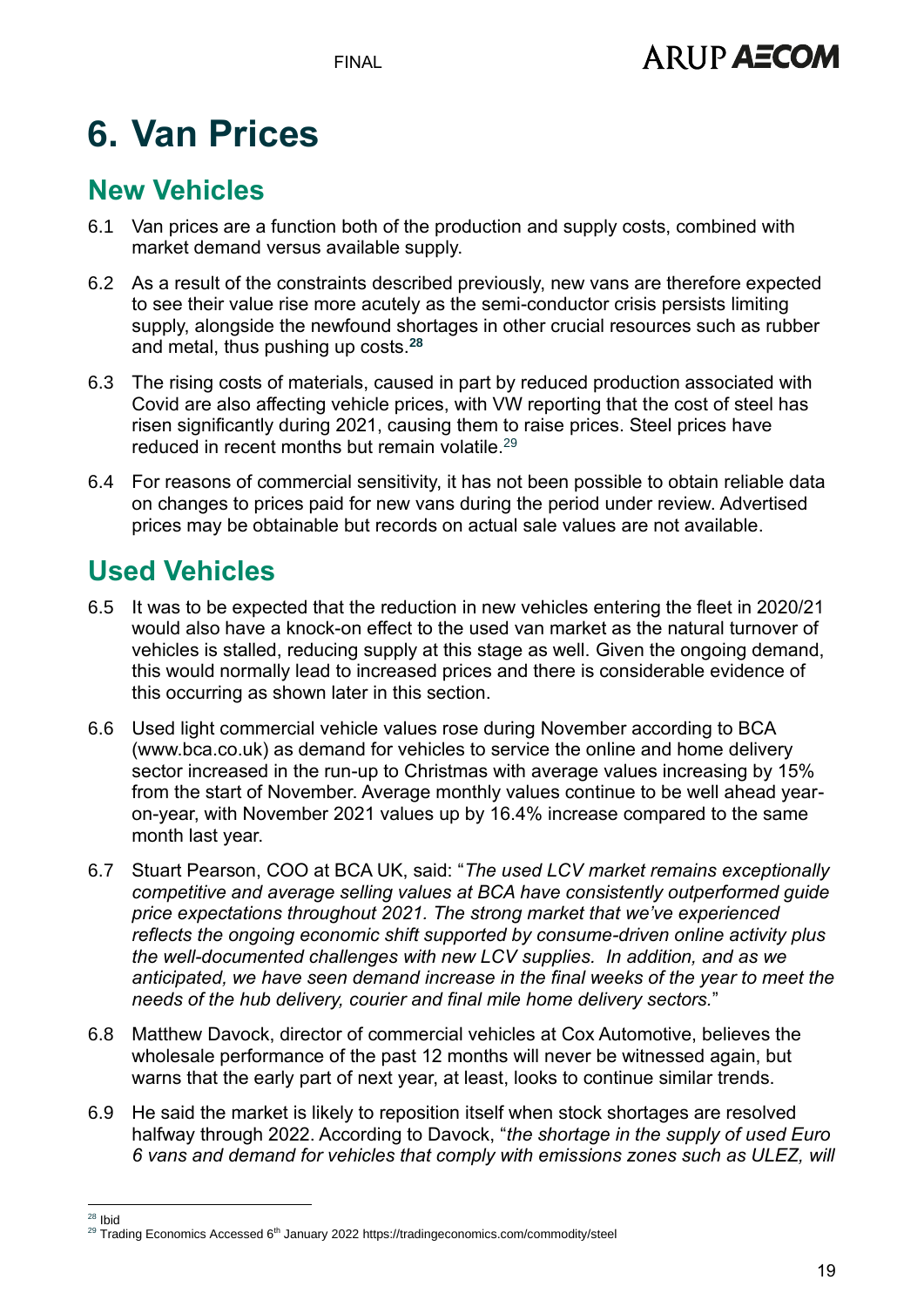*impact the market for the next few months at least, affecting wholesale stock dynamics for at least the next three years*".

- 6.10 Earlier in the year BCA reported that used van values remained stable in September, following a period of rapid growth, earlier in the year. That earlier growth was of the order of 25% based on a year on year comparison from September 2021.
- 6.11 The general picture is of considerable market volatility, most pronounced earlier in 2021 but still remaining to some extent as we enter 2022. Overall used light commercial vehicle price rises of at least 40% between the pre-pandemic market and late 2021 are not uncommon.
- 6.12 Commercial Fleet News reported in July 2021<sup>30</sup> reported significant increases in secondhand van prices including the example of a three-year-old medium-sized van, with 60,000 miles, being 58% higher at that time than it was at the start of 2020. The same report included data, from Cap HPI, which revealed that "*the typical medium van was worth £7,550 18 months ago, but is now achieving an average selling price of £11,900 – an increase of £4,350*". The graphic from CAP HPI is reproduced as **[Figure 6-1](#page-20-0)**.



#### <span id="page-20-0"></span>**Figure 6-1 Data from CAP HPI on Used Van Price Trends (as of July 2021)**

6.13 It should be noted that this reflects wholesale prices (which a dealer pays at places like auctions) as opposed to retail and therefore the dealer margin is not included. This data is collected by Cap HPI, which collects data on transactions in the automotive sector, recording each sale live as it is completed. Dealers are likely to pass on this increased cost to customers or chose to take a reduced margin. Alternatively where demand is high and additional funding is available related to CAZ scheme with associated deadlines, margins may be increased. There is therefore a difference in absolute value between this information and data elsewhere in this report.

#### Value for a typical 3year/60k vehicle 2020/2021- by sector

<sup>30</sup> https://www.commercialfleet.org/news/van-news/2021/07/05/used-van-values-up-50-in-18-months-despite-mileage-and-ageincreasing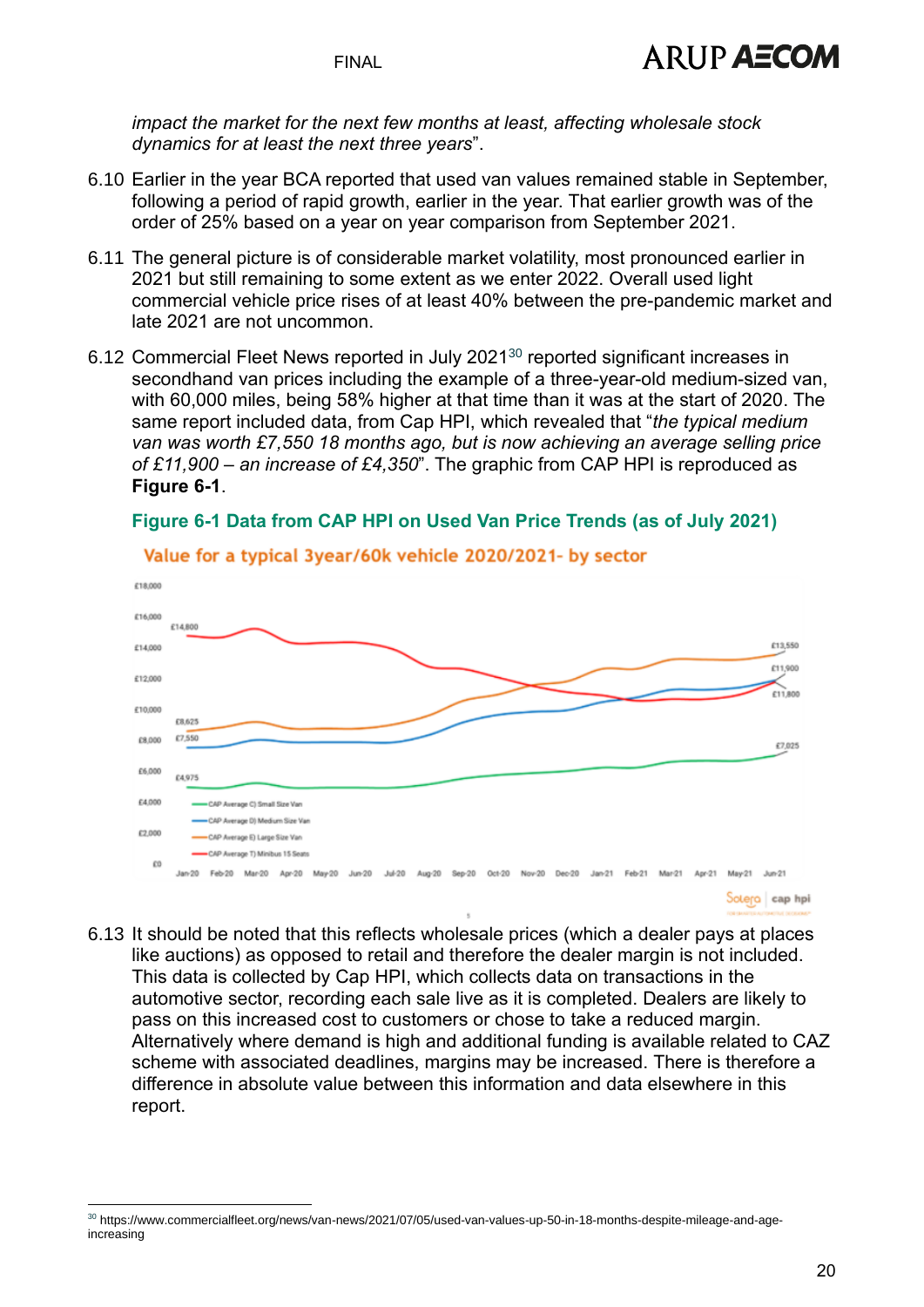- 6.14 A review of online adverts shows the price of one of UK's most popular vans in 2022 was 13% higher in real terms (£19,495) than a model of the same age in early 2019 (£17,244).<sup>31</sup> The values are presented in **[Table 6-1](#page-21-0)**.
- 6.15 Specialist vans like dropsides, tippers and Lutons are achieving big values at auction due to the lack of availability on new conversions. Fleet managers are also reporting that they are running vans for longer, with 6-9 month extensions on leases or hiring additional rental vans rather than replacing them.32

| <b>Type</b>               | <b>Manufacture Sold Year</b><br>Year |      | Age | <b>Mileage</b> | <b>Price</b> | <b>Increase</b><br>by    |
|---------------------------|--------------------------------------|------|-----|----------------|--------------|--------------------------|
| Ford<br>Transit<br>Custom | 2016                                 | 2019 | 3   | 50,000         | £17,244      | $\overline{\phantom{a}}$ |
| Ford<br>Transit<br>Custom | 2018                                 | 2022 | 3   | 50,000         | £19,495      | 13%                      |

#### <span id="page-21-0"></span>**Table 6-1 Example change in second-hand van prices between 2019 and 2022**

*Source: Autotrader UK*

<sup>31</sup> <https://www.carpricetracker.com/car/239343/Ford+Transit+Custom+2.2+TDCi+290+L1H1+Limited+Double+Cab-in-Van+6dr>

<sup>32</sup> Automotive Management Accessed 4<sup>th</sup> January 2022 [https://www.am-online.com/news/market-insight/2021/10/15/supply-shortages](https://www.am-online.com/news/market-insight/2021/10/15/supply-shortages-creating-perfect-storm-for-van-sector)[creating-perfect-storm-for-van-sector](https://www.am-online.com/news/market-insight/2021/10/15/supply-shortages-creating-perfect-storm-for-van-sector)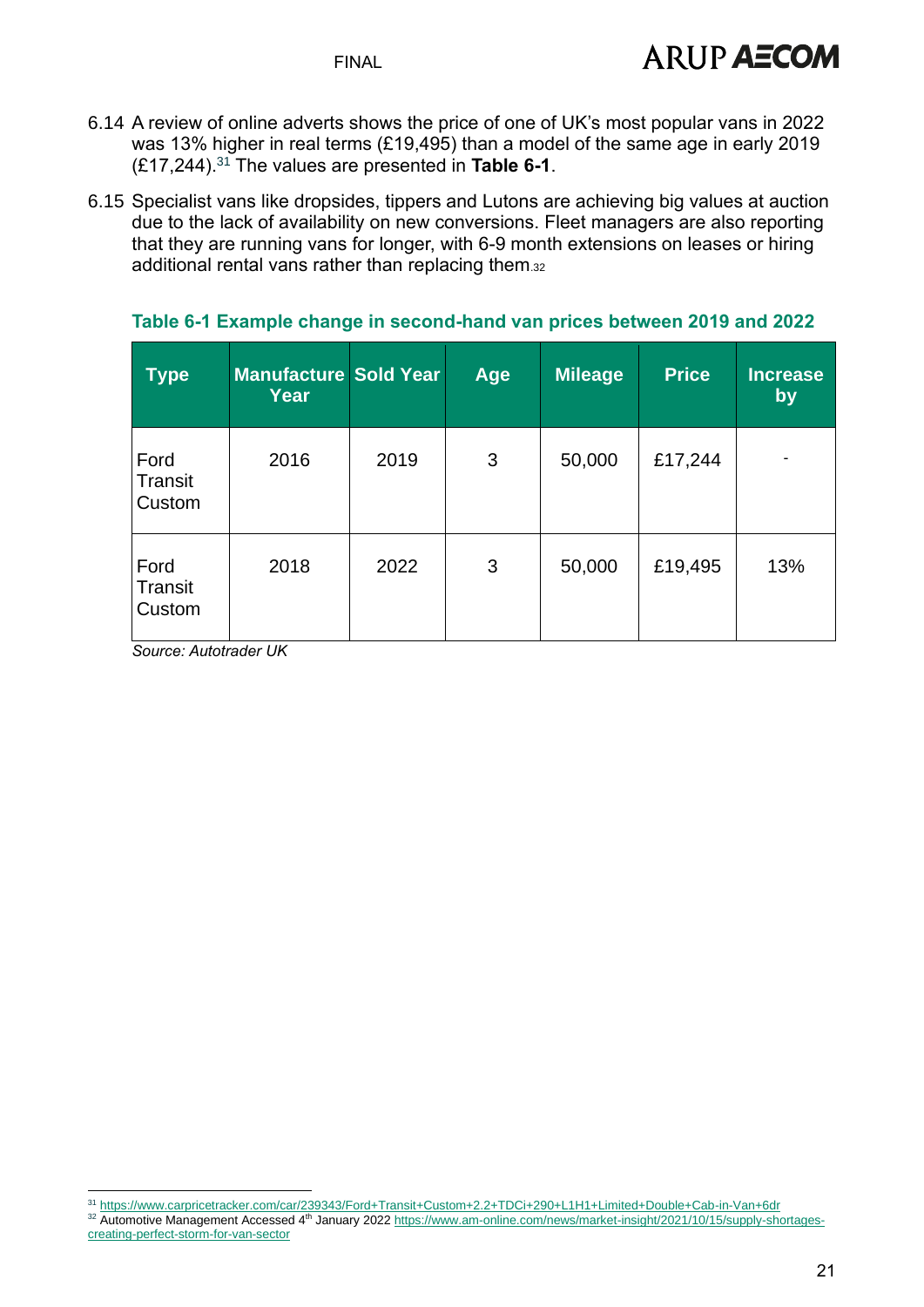# **7. Impact of supply constraints and price rises on the GM CAP**

#### **Compliance in the shortest possible time**

- 7.1 Modelling carried out to support the decision to approve the GM CAP, carried out in June 2021, demonstrated that the Plan is forecast to achieve compliance with legal limits of NO<sup>2</sup> concentrations by 2024, as per the Ministerial Direction, based on the proposals set out in the Policy<sup>33</sup> and the assumptions made at that time in terms of the age of the fleet and the cost of upgrade amongst other factors $^{34}$ .
- 7.2 Sensitivity testing has been carried out to better understand the possible impact of uncertainty in the appraisal of the Plan. In particular, the aim is to understand whether variations in the assumptions underpinning the modelling, or the modelling methodology, would lead to a different decision or outcome, or conversely to provide additional confidence in the conclusions.
- 7.3 The evidence set out in this report has implications for two aspects of the sensitivity testing. Firstly, in terms of the rate of business-as-usual upgrades and the age of the fleet in the 'Do Minimum' scenario (in other words, how old the vehicle fleet would be without any action being taken by policy makers). Secondly, in terms of the impact of changes to the cost of upgrade on how vehicle owners may respond to the measures introduced by the GM CAP.

### **Rate of upgrade and the age of the fleet**

- 7.4 The Do Minimum fleet mix as modelled at Consultation assumed a normal pattern of vehicle upgrades, including the purchase of new vehicles, trading of second-hand vehicles and the scrapping of the oldest vehicles from the fleet.
- 7.5 However, GM's analysis suggested that the impacts of the Covid 19 pandemic included:
	- Reduction in the number of new vehicles manufactured due to lockdowns:
	- Delay in transactions due to lockdown constraints;
	- Reduction in vehicle upgrades due to direct economic impact of lockdown or wider recessionary impacts, or because vehicles are not being used as heavily as before; and therefore
	- The oldest vehicles remaining in the fleet for longer.
- 7.6 Analysis showed that these impacts vary between different vehicle types and business sectors with some more affected than others.
- 7.7 As a result, adjustments were made to the car, van and taxi fleets to reflect the emerging evidence that the normal pattern of vehicle upgrades has been affected for those fleets $35$ .
- 7.8 Although the evidence suggests that these adjustments are reasonable, uncertainty remained as to whether sales will 'catch up' to their pre-pandemic trajectory or indeed

<sup>33</sup> Appendix 1 - [GM Clean Air Plan Policy following Consultation \(ctfassets.net\)](https://assets.ctfassets.net/tlpgbvy1k6h2/2VNncClzejAvGh3CrVn0oo/d45528de22e593c9be285ddf5b26373b/Appendix_1_-_GM_Clean_Air_Plan_Policy_following_Consultation.pdf)

<sup>&</sup>lt;sup>34</sup> [DRAFT GM CAP Post-Covid Post-Consultation AQ Modelling Summary Report v1 \(ctfassets.net\)](https://assets.ctfassets.net/tlpgbvy1k6h2/5hoxlaZ1mdCDZ3HTy6Hp4O/7ccc1689d2fa5f44862af6ab364e2d93/Appendix_6_____Air_Quality_Modelling_Report_follo_wing_Consultation_and_with_COVID-19_impacts.pdf)

<sup>&</sup>lt;sup>35</sup> [Air Quality Modelling Summary Report Appendix D \(ctfassets.net\)](https://assets.ctfassets.net/tlpgbvy1k6h2/2ZMJ3DJXiv7p3xOeZu4CYQ/247196ef60e33ac89f7f8938e1e16418/Appendix_6D_____GM_proposed_approach_to_representing_the_impact_of_Covid-19_in_core_modelling_scenarios.pdf)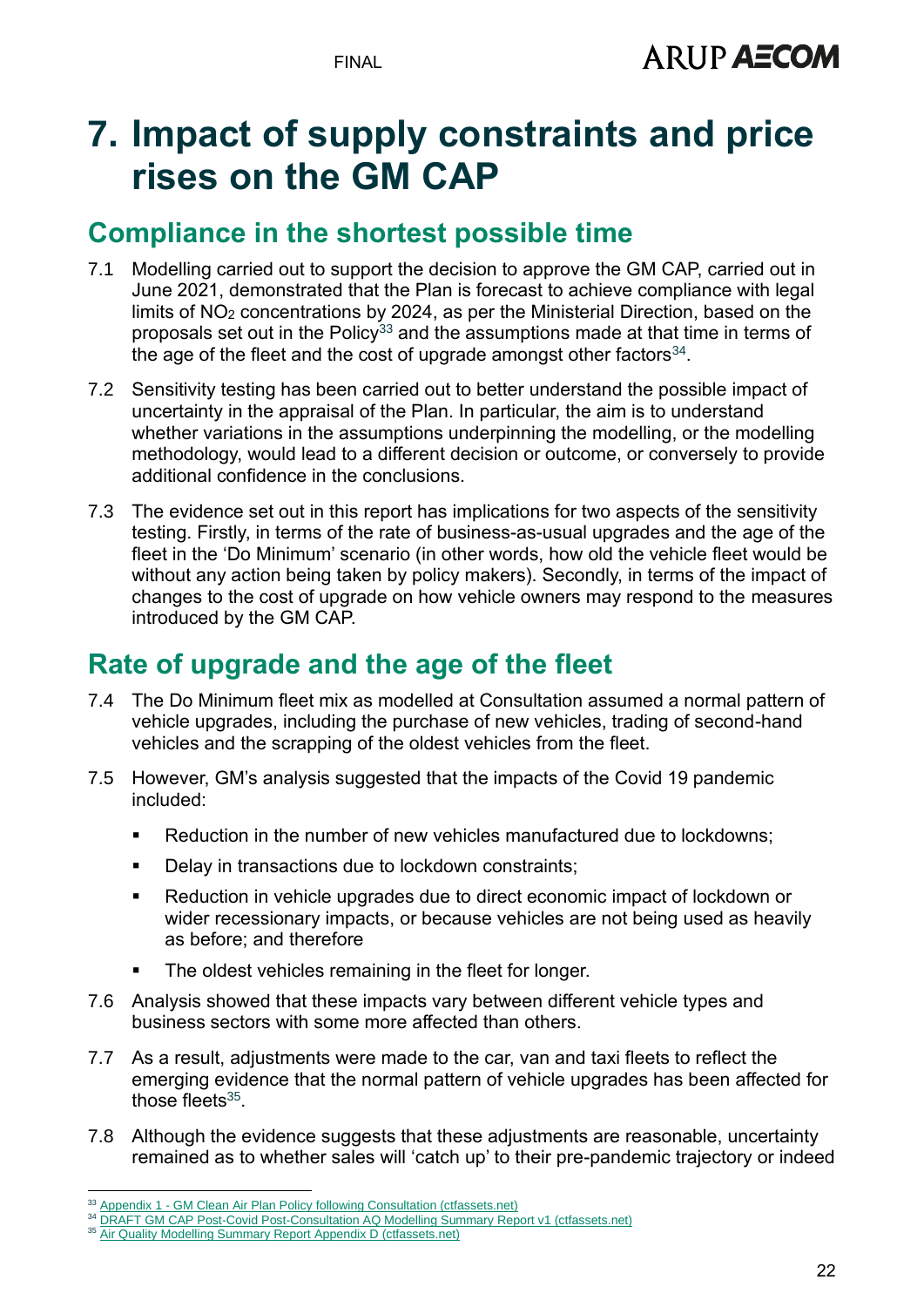continue to remain below previously assumed levels as a result of the pandemic or other factors and therefore sensitivity testing relating to fleet age assumptions was carried out as follows:

- **Fleet is older than modelled:** HGV, vans and private cars all assumed to be one year older than pre-Covid Do Minimum, taxi to be two years older, no change assumed to Bus. This test showed increased concentrations sufficient to delay the year of compliance. The roads outside of the inner ring road are more sensitive to this test, because car and van emissions are more prevalent compared to buses. However, it is considered unlikely that the fleet age would be as old as this test assumes, given that changes have already been applied to the core to reflect Covid-19 related delays in vehicle upgrades. The most recent data from SMMT suggests that whilst vehicle sales have not caught up with prepandemic conditions, van and car sales have not been delayed to the extent of a full year.
- **Fleet is as per the pre-Covid Do Minimum** (the Consultation Option Do Minimum) as Covid-related changes prove to be transitory and fleet quickly reverts to trend, with the fleet tested as assumed in the Consultation Option Do Minimum. This test produced a reduction in concentrations, but with exceedances remaining in 2023 and therefore would not affect the decision to proceed with the GM CAP but demonstrates that there could be greater certainty of achieving compliance as forecast if vehicle sales recovered to their prepandemic position.
- 7.9 GM has used the national SMMT vehicle registrations to assess fleet impacts. The latest data on van registrations to end 2021 suggests that the assumptions with regards to vans remain valid, but given the supply and demand issues set out above, GM will need to keep the evidence under urgent review.
- 7.10 Monitoring of the on-road fleet will be undertaken throughout the lifetime of the Plan using ANPR data and can be compared with the quarterly/annual SMMT releases to assess whether the Plan is likely to be affected by changes to purchasing patterns other than those forecast.

### **Price of upgrade and behavioural responses to the GM CAP**

- 7.11 In summer 2021, GM was concerned that prices could increase as a result of constraints in the availability of compliant vehicles, as set out above, or due to increased demand arising from sustained behavioural changes post-pandemic. For example, GM was aware that the rise in internet shopping during the initial lockdown periods led to increased demand for vans, with anecdotal evidence that vans temporarily released by construction firms were re-purposed for deliveries during lockdown. In summer 2021, GM noted that a sustained increase in van demand could place pressure on the van market and that media reports were suggesting that the price of second-hand vans may be rising. Since then, the evidence of price rises resulting from supply not being able to keep up with demand has strengthened, as set out in this report.
- 7.12 Sensitivity testing carried out in 2021 suggested that whilst HGV behavioural responses are relatively insensitive to vehicle price increases, for vans an increase of 8% in the price of vehicles (compared to the price as assumed in the modelling) could be sufficient to delay compliance by one year, all other things being equal.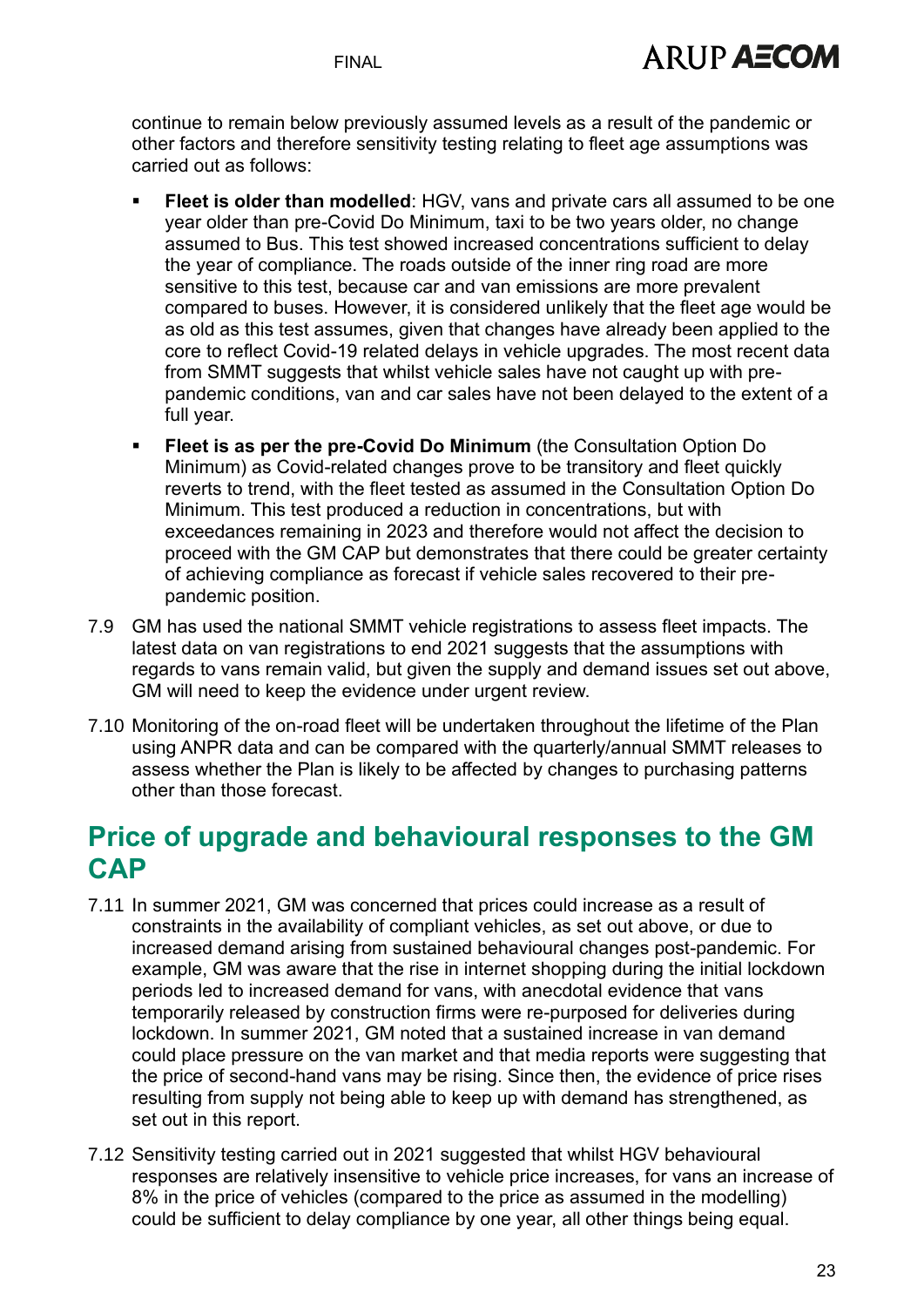- 7.13 This is because if van prices rise, more van owners are expected to stay-and-pay rather than upgrade their vehicle, and therefore the emissions reductions would be less than previously forecast.
- 7.14 The evidence suggests that currently price rises in excess of 8% are being experienced in the van market and therefore that, if these price rises were to be sustained to 2023, and all other things being equal, GM could face an increased risk in terms of achieving compliance by 2024.

#### **Socio-economic impacts on vehicle owners**

- 7.15 If, by June 2023, van owners have been unable to access an affordable compliant vehicle, they may reconsider how to respond to the scheme.
- 7.16 Van drivers/owners may look to pass the charge onto customers and keep their noncompliant vehicle. As discussed, the demand for those working in the construction/home improvement sector (tradespeople) in particular means that there are often long lead times for work to commence as skills gaps emerge and the price of materials rises.<sup>36</sup> In the context of higher prices and long waiting times, customers may be more willing to accept these charges, which are likely to represent a small proportion of the overall cost of the work. Those charging lower rates or in more competitive markets will be less able to pass on the cost to their customers. If realized, the impacts of this would be a reduction in the environmental benefits of the GM CAP and increased costs for consumers.
- 7.17 Vans in certain sectors often have low load factors (e.g. operate without a full load) and as such it is feasible that van drivers may switch to larger passenger cars, particularly estate or Multi-Purpose Vehicle (MPVs such as a Ford Galaxy) cars. Some parcel company business models have drivers using their own vehicles, usually cars and it is not uncommon for tradespeople to use larger estate cars if it suits their required tasks. As cars are not subject to any charges associated with GM CAP, this approach may become more attractive. Depending on the type of cars that businesses and drivers transition to (and their availability), this could reduce the environmental benefits of the scheme.
- 7.18 The Funding policy is designed to support the smallest businesses, sole traders and private owners to upgrade their vehicle. However, in the worst case scenario, if van owners cannot afford to upgrade their vehicle even with the funding available, and are not able to pass on the cost of upgrade to their customers, they may cease trading or leave the region.
- 7.19 The impacts of the pandemic and Britain leaving the EU have not been experienced equally across business sectors, with some experiencing major disruptions, costs and loss of business whilst others have been able to benefit from new opportunities created by new ways of working and living. GM's evidence already suggested that a number of vehicle owners were at risk of being placed in hardship as a result of the scheme and it is clear that rising vehicle prices risks worsening that position. However, better evidence is needed to understand the possible nature and extent of such impacts, and who is most at risk.

<sup>36</sup> PBC Today Accessed 5<sup>th</sup> January 2022 https://www.pbctoday.co.uk/news/planning-construction-news/builders-delays/100980/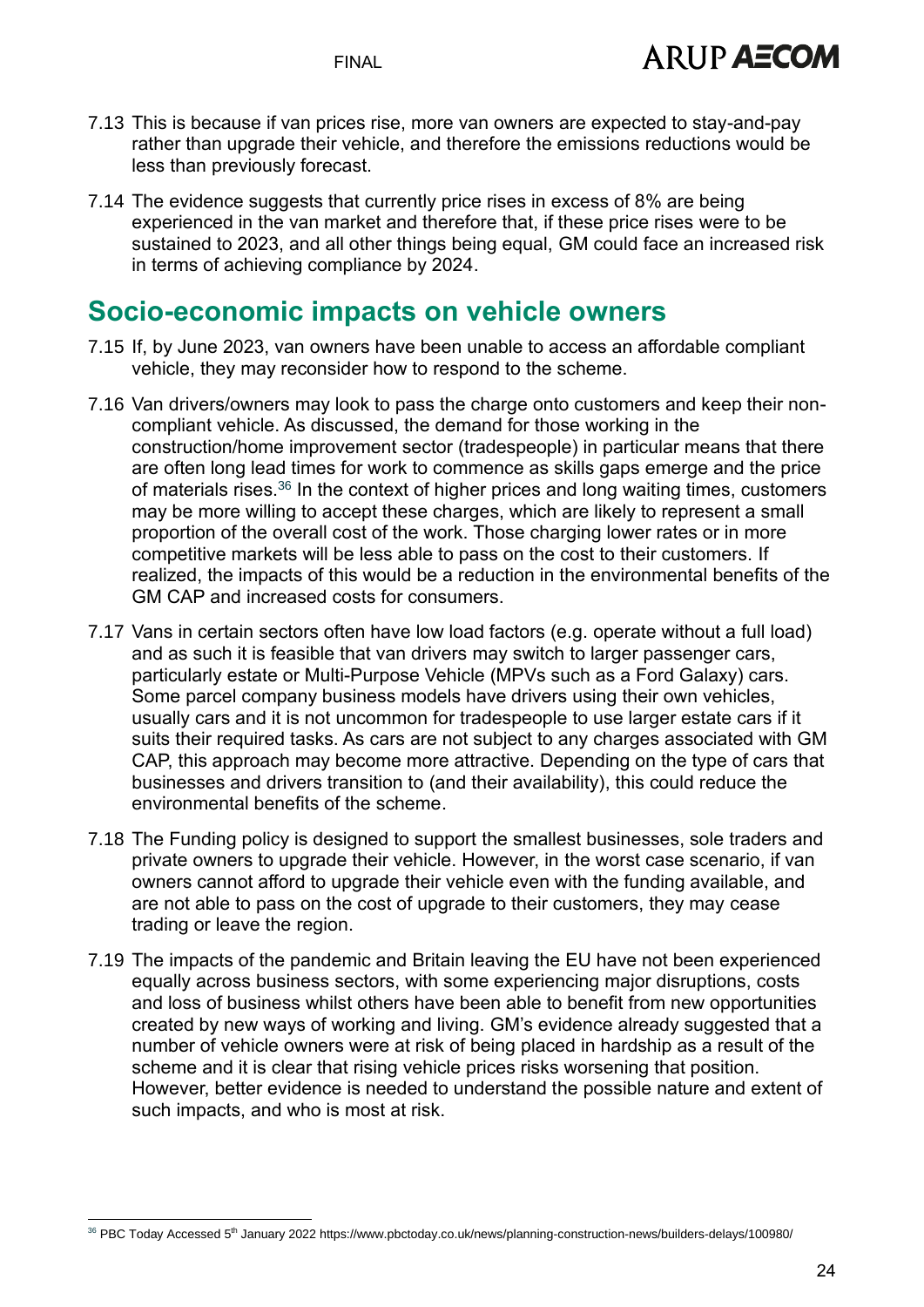# **8. Summary and Recommendations**

### **Summary of current conditions in the van market**

- 8.1 Pre-pandemic, there was significant growth in van mileage and van stock over a number of years and the expectation was that both growth trends would continue.
- 8.2 However, whilst the early phases of the pandemic and subsequent lockdowns and constraints in 2020 constrained demand, it appears that this effect was temporary and has been offset by growth in demand from some van-owning sectors.
- 8.3 The pandemic had a major impact on the number of new vans sold in the UK, initially due to the halting of production lines and local lockdowns around the world.
- 8.4 Whilst new van sales recovered to some extent, they are still not back to 2019 levels and so there is a substantial 'lost supply' that has not been recovered equating to 80,000 vehicles on a conservative assumption that 2019 levels had been maintained.
- 8.5 The global semiconductor shortage has also impacted the automotive industry and its effects are ongoing.
- 8.6 Britain leaving the EU may also have had an impact but it is not possible to separately identify that.
- 8.7 The industry is reporting significant supply issues with extended lead times for new orders.
- 8.8 It is anticipated that the introduction of clean air zones at particular locations in the UK will introduce some regional disparity in terms of the availability of certain vehicles and place additional demand pressure on the market in general.
- 8.9 Reliable data on the variation in the price of new vans as a consequence of the supply side issues discussed in Chapter 4 is not available.
- 8.10 There is substantial evidence of significant price increases in the second-hand van market – the scale of those rises has a high degree of variability depending on the particular vehicle. The extent of the reported rise varies between 13% and almost 60%.
- 8.11 Overall, the evidence suggests that demand for new and second-hand vans remains strong, and therefore that the loss of supply caused by lockdowns in 2020 and more recently by the semi-conductor shortage is leading to price rises in the new and second-hand markets, and to long lead times for new vehicle orders.

#### **Recommendations**

- 8.12 The latest fleet surveys were carried out pre-pandemic in 2019. Given the volatility in the commercial and private vehicle markets, ANPR surveys/analysis should be carried out as soon as possible to quantify the on-the-road vehicle fleet in GM by vehicle type, age and compliance status.
- 8.13 Whilst there is strong evidence relating to the supply of new vans, there is less insight into the full extent of demand beyond the evidence of rising prices. A better understanding of demand would provide insight into the extent of the shortfall in the